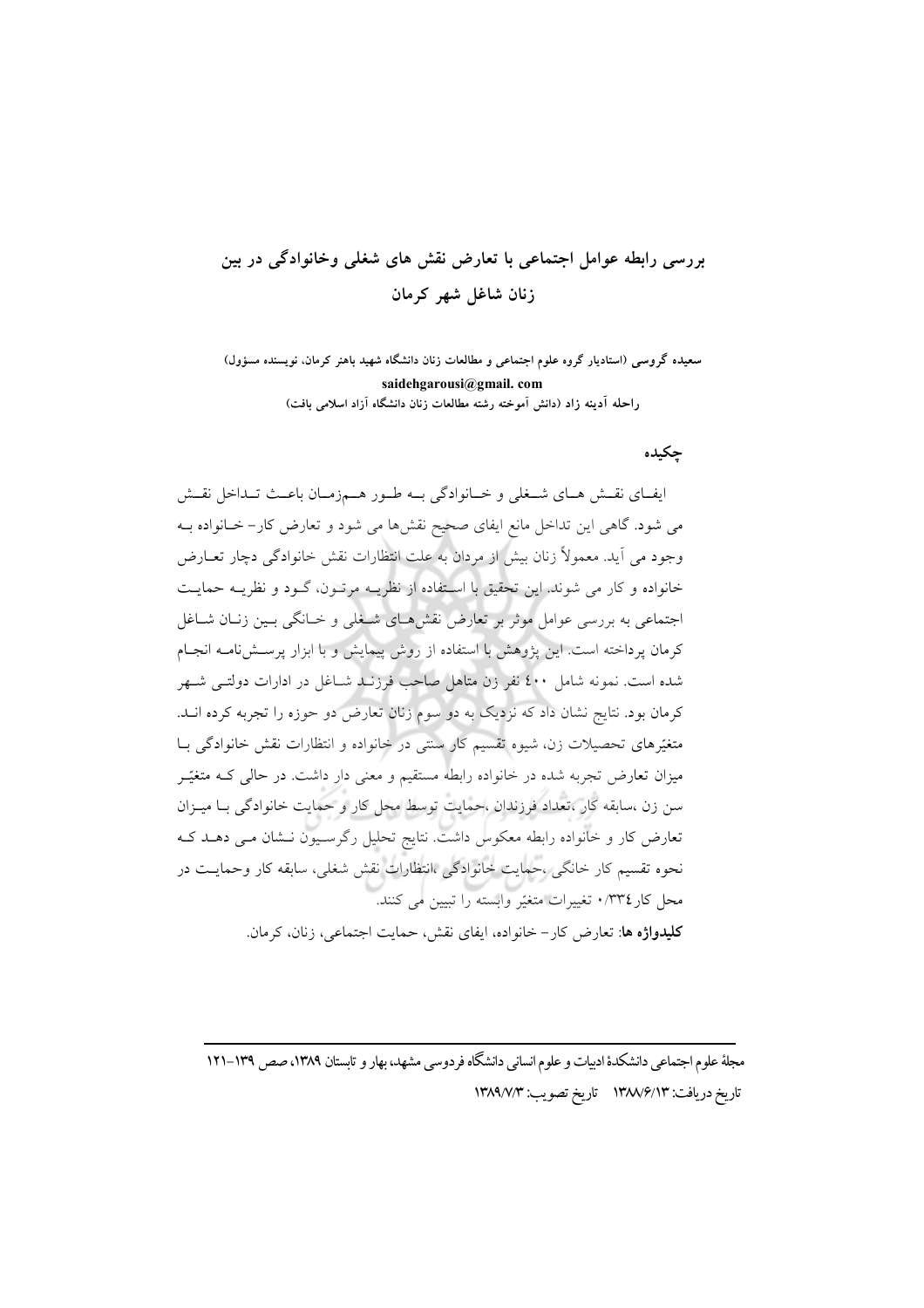مقدمه

کار و خانواده دو حوزه اساسی در زندگی هر فرد تلقی می شود. درگیری با هر یک از این حوزه ها پیامدهای فردی و جمعی در پی دارد. درگیری همزمان با نقـشهـای دوگانــه ایــن دو حوزه بر سازمان و فرد به طور همزمان اثر می گذارد.

امروزه در جهان افزایش تعداد خانواده هایی که زوجین هردو شــاغل هــستندبه معنــای اَن است که مسئولیتها و وظایف شغلی، خانوادگی و نگهداری کودکان دیگر تنها بـه نقـش هـای جنسیتی که به صورت سنتی تعریف شده اند وابسته نیستند. از سوی دیگ شــاغلین بــه طــور فزاینده ای با تقاضاهای نقشی متفاوت و حتی متناقض در محل کار و خانواده مواجهنـد. تـنش مستمر یکی از پیامدهای چنین وضعیتی است. یکی از رایج ترین مفاهیم در حوزه مطالعــه کــار و خانواده عبارت است از تعارض كار– خانواده كه يكي از انواع تعارض بين نقشى تلقـى مـى شود(بایرون'،۲۰۰۵: ۱۷۰). این مفهوم زمانی مورد استفاده قـرار مـبی گیـرد کــه نیازهـای نقــش شغلی و نقش خانوادگی با هم در تعارض قرار بگیرند. تحقیقات نشان می دهد که این تعارض یبامدهای منفی همچون کاهش رضایت شغلی و خانوادگی،غست از کار و ترک محل کار را در بر دارد (آلن و همکاران<sup>۲</sup>،۰۰۰).

مشارکت زنان در نیروی کار جهانی رو به افزایش است (پیلدریم و اَیکان"۲۰۰۸). بارنـت و هاید<sup>؛</sup> (۲۰۰۱) معتقدند نقش های جنسیتی در حال بسط و توسعه هستند. زنان بـیش از پـیش به صورت فعال به نقشهای حرفه ای رو می آورند و مردان هم بیــشتر از قبــل بــه نقــشهــای خانوادگی می پردازند. تداخل نقش شغلی و خـانوادگی چـه بـرای زنـان و چـه بـرای مـردان تقاضاهای نقش مضاعفی را به دنبال خواهد داشت(گرینهاوس و همکاران ۲۰۰۱،°).

- 1- Byron
- ۲ Allen.et al
- **T**-Yildirim and Aycan
- *i*-Barrent and Hyde
- °- Greenhaus, et al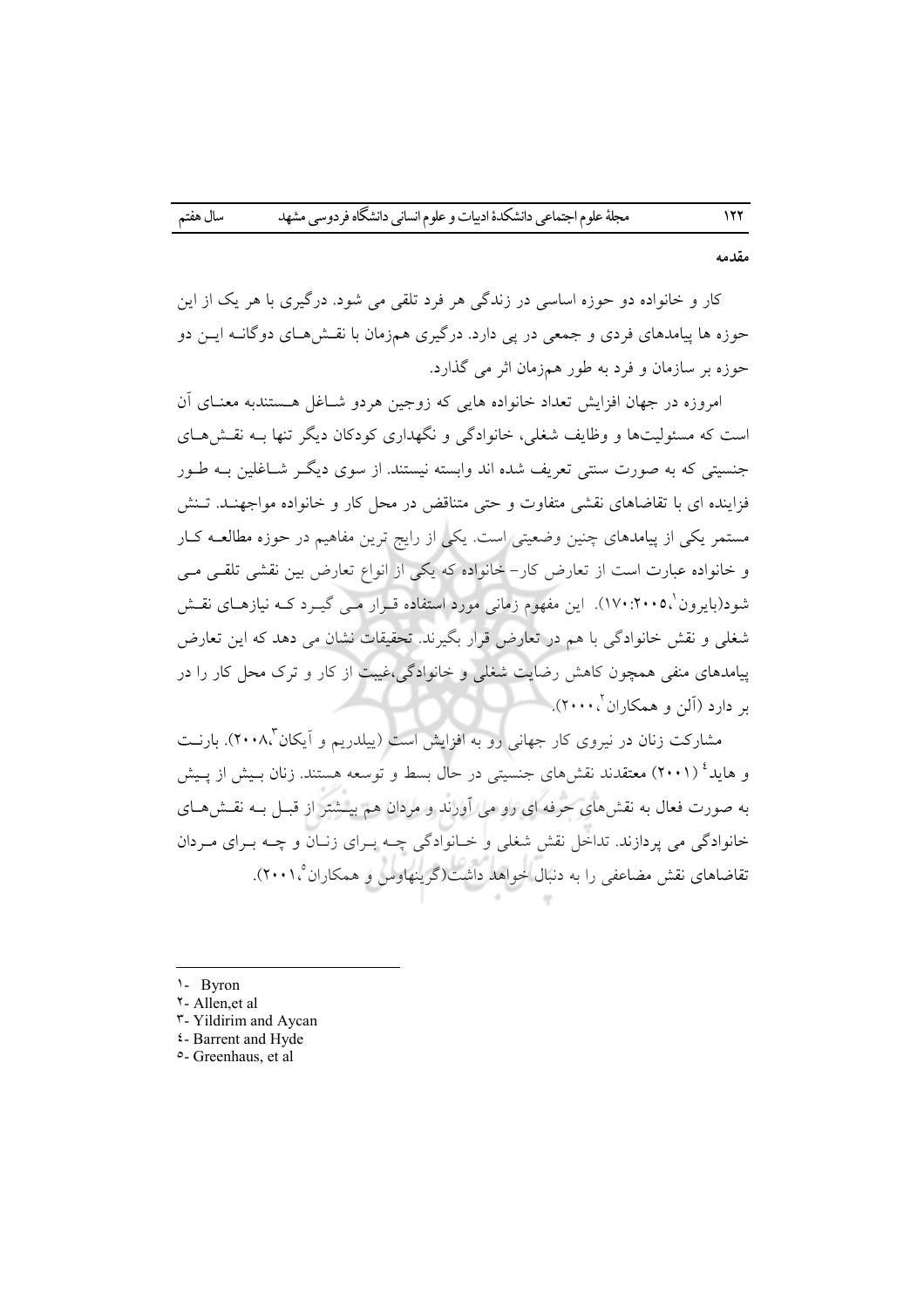تعارض کار – خانواده برای زنان همانند مردان پیامدهای منفی در بر دارد از جمله کـاهش سطح رفاه و سلامتی (اَلن و همکــاران، ۲۰۰۰). برخــی محققــین بــر ایــن باورنــد کــه حمایــت اجتماعی نقش کمکی مهمی در کاهش استرس۵ای ناشی از رویارویی بـا تقاضـاهای هــمزمـان نقش شغلی و نقش خانوادگی ایفا می کند (دالن و همکاران`،۲۰۰۲).

شمارهٔ اول

تعارض کار- خانواده شکلی از تعارض نقش های متداخل است کـه براثـر آن فـشارهای نقشی به طور همزمان از سوی خانواده و کبار وارد مـی کنـد(دالـن و همکـاران،۲۰۲: ۲۰۰۲). متغیّرهای مربوط به حوزه کاری نظیر حمایـت سرپرسـت،حمایت همکاران،ابهـام نقش،برنامـه زمان بندی کاری و… نقش مهمی در شکل گیری تعارض دو حوزه ایفا می کنند. و به همـین ترتیب ویژگی های حوزه خانواده نظیر عدم حمایت اعضای خانواده،تعداد فرزندان و سن آنها و ابهام نقشهای خانوادگی می تواند به پیدایش تعارض کمک کنند (بویار و موسلی ۲۰۰۷، ۳۰۰).

روش بلاو واسپنله، تعارض نقشها را محصول از دست رفتن شــرايط تعــادل نقــشهــا در جامعه می دانند. ابرکرامیی وهمکاران سه معنی جداگانه برای تعارض نقش در نظر مـی گیرنــد. در معنای اول تعارض نقش حاصل انتظارات ناسازگار دو یا تعداد بیشتری از نقش هـایی اسـت که فرد ایفای آنها را به طور همزمان بر عهده دارد،درمعنـای دوم تعـارض نتیجـه اخـتلاف در تعریف نقش مشخص از سوی فرد و سایر شرکای نقش است ودر معنای سوم تعــارض ناشــی از انتظارات متعارض نقش های مرتبط با یک نقش کـانونی اسـت (رسـتگار خالـد، ١٣٨٤.١٣٨٤). بنابراین هرگاه فرد در وضعیتی قرار بگیرد که مجبور به قبول همزمان دو نقش شود که تکالیفی متداخل بر عهده اش می گذارند تعارض نقش ایجاد شده است.

زنان در قرن اخیر به سرعت وارد بازار کار شده اند. ایران هم از این قاعده مستثنی نیست. در کشورهای در حال توسعه زنان و مردان با ورود به دنیای مشاغل حرفه ای سعی در تطابق با هنجارهای نوین نقش جنسیتی دارند اما در عین حال هنوز ارزشهای قوی سنتی در خـصوص خانواده گرايي و جمع گرايـي در ايـن جوامـع وجـود دارد (پيلـدريم و اَيكـان،٢٠٠٨:١٣٦٧) .

1 Daalen et al

Y Boyar and Mosley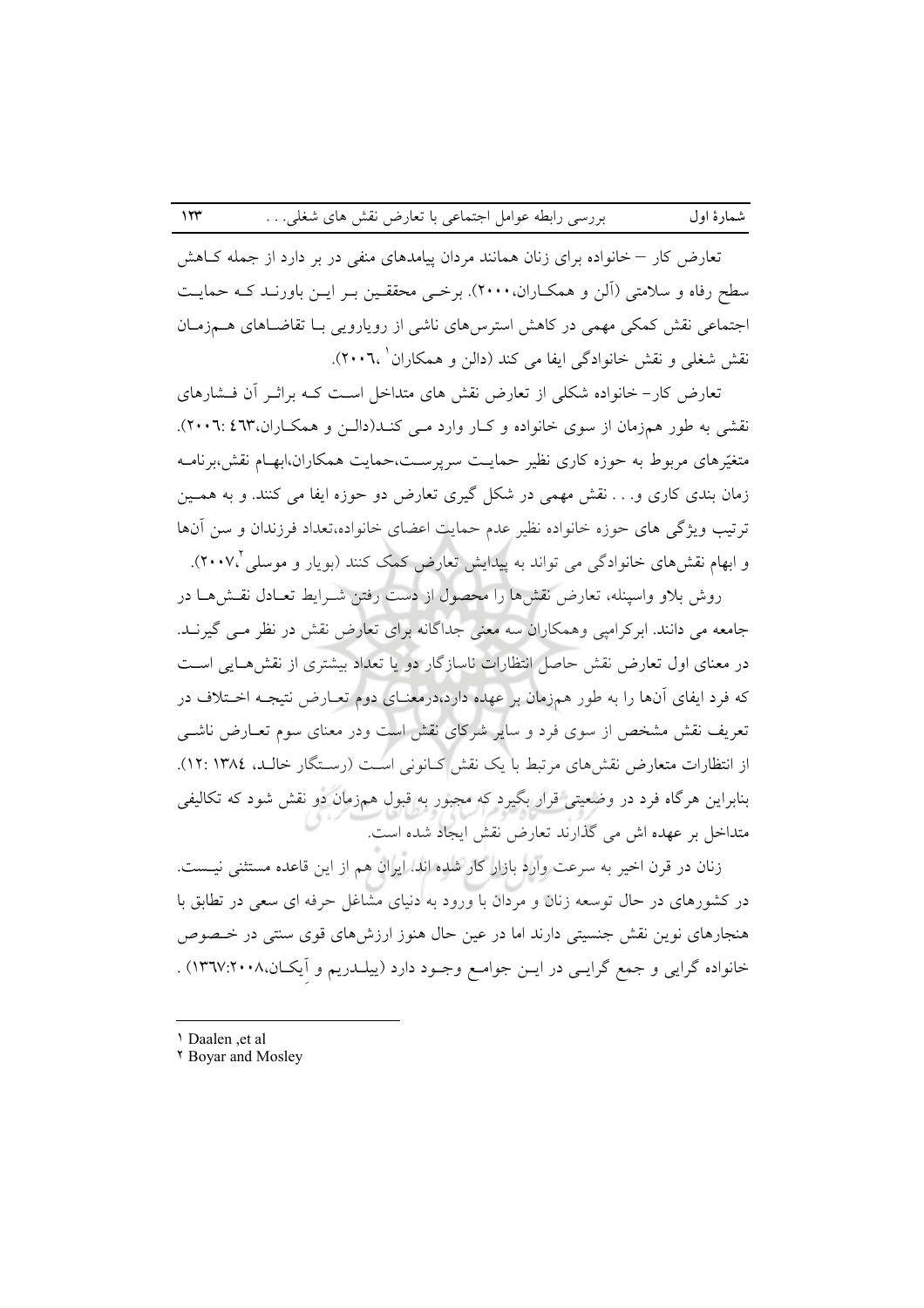تاکنون تحقیقات زیـادی در زمینــه تعــارض کــار– خــانواده در کــشورهای غربــی انجــام شــده است(میشل و همکاران '۲۰۰۹الف، میشل و همکاران،۲۰۰۹ب، میشل و کلارک '،۲۰۰۹، سیگر و واپس ۲۰۰۹، بویار و موسلی،۲۰۰۷، دالن و همکاران،۲۰۰۲، بایرون،۲۰۰۵).

تحقیقات معدودی در ایران انجام شده است، از جمله رستگارخالد (١٣٨٤) به ایـن نتیجـه رسیده است که حمایت های شغلی - خانوادگی برای زنان شاغل عامل مهمی در جهت تثبیت نقش های اجتماعی آن ها محسوب می شود. نتایج تحقیق به طور کلـی حـاکی از تاییــد نقـش حفاظتی حمایت های شغلی – خانوادگی در مقابله و سازگاری با فشار است. با افزایش میزان حمایت خانوادگی از حجم انتظارات نقش خانوادگی فرد کاسته و با کاهش سن زنان بر میـزان حمایت ابزاری اعضا خانواده از آنان افزوده می شود. رستگار خالد در پژوهش دیگـری کـه در سال ۱۳۸۳با انتخاب نمونههای تصادفی از خانوادههای دو شغلهٔ شهر تهـران انجـام داده اسـت، نشان میدهد که دلایل بروز تعارض کار– خــانواده و انتخــاب راههــای مقابلــه بــا آن، متــأثر از الگوی سنتی تقسیم کار جنسیتی است. زنان به برخورداری از حمایت خانوادگی تمایل دارند و مردان حمایت شغلی را برای مقابله با فشار برمی گزیننـد (رسـتگار خالـد، الـف١٣٨٣). وی در تحقیق دیگری در سال ۱۳۸۳ به بررسـی تعــارض نقــش هــای شــغلی- خــانوادگی و عوامــل اجتماعی مؤثر بر آن یرداخته است. در این تحقیق سعی شده است بـا اسـتناد بـه رویکردهـای موجود مدلی برای تبیین تعارض ارایه شود. این مدل سه اندیشه کلـی را مطـرح مـی کنـد کـه عبارتند از:دو سویه بودن ماهیت تعارض، تأثیر عوامل کاری بر تعارض کار با خانواده ً و عوامل خانوادگی بـر تعـارض تجربـه شـده (رسـتگار خالـد، ب۱۳۸۳). مقـصودی و بــستان (۱۳۸۲) دریژوهشی تحت عنوان بررسی مشکلات ناشی از همزمانی نقشهای خانگی واجتمـاعی زنـان شاغل شهر کرمان به این نتیجه رسیدند که با افزایش همکاری همسر در امور منـزل مـشکلات زنان كاهش قابل ملاحظه اي خواهد داشت. زنان شاغل با هر يـست ســازماني وبــا هــر ميــزان ساعات کار ودرآمد ،مشکلات مربوط به نقشهای خــانگی خــود را زیــاد ارزیــابی کــرده انــد.

- $\lambda$ -Michel et al.,  $\lambda \cdot \lambda$ a
- ۲۰۰۹, Michel and Clarck
- ۲- Seiger and Wise, ۲۰۰۹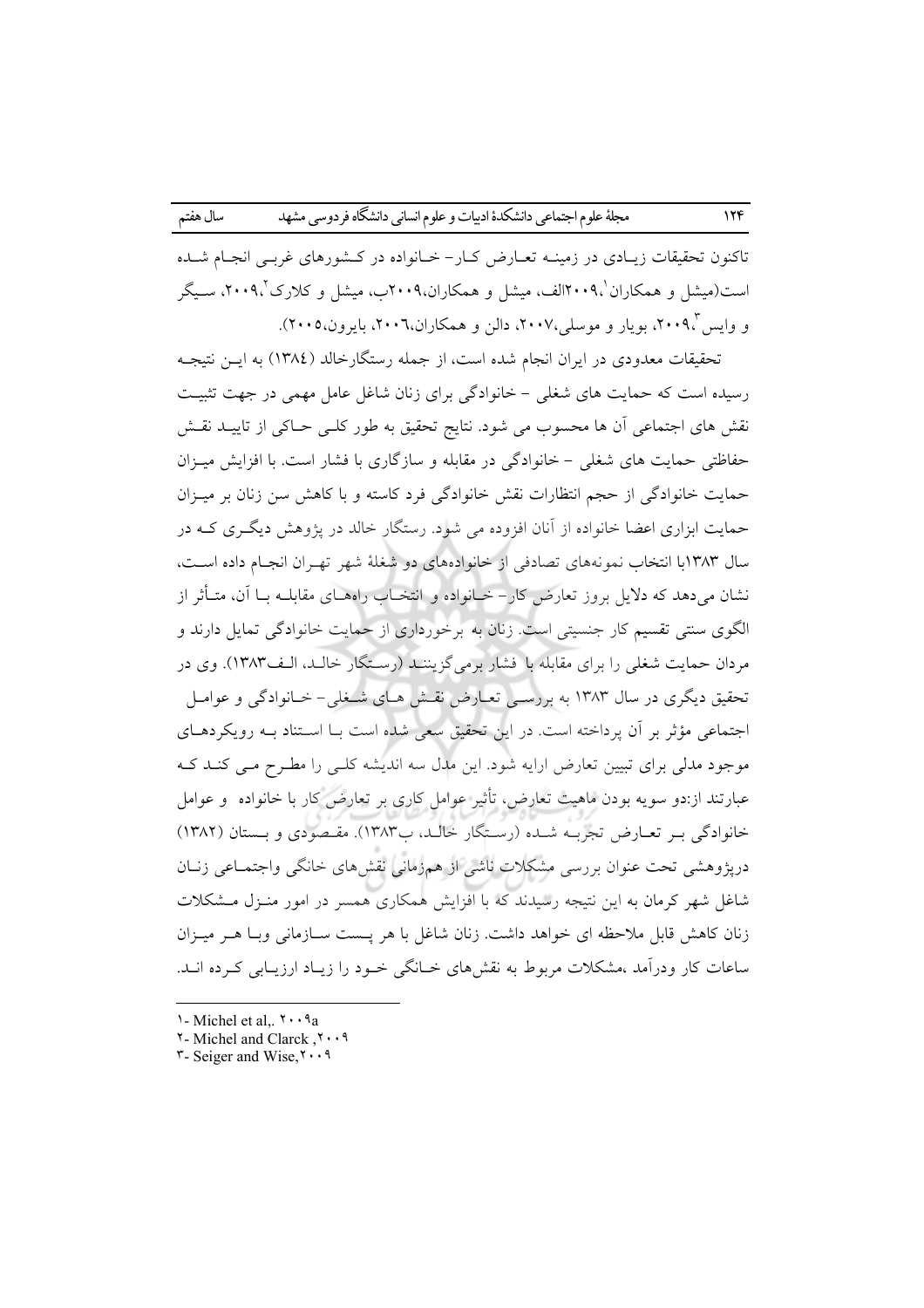سفیری و زارع(۱۳۸۵) در پژوهشی دیگرتحت عنـوان احـساس ناسـازگاری میـان نقـش(هـای اجتماعی وخانوادگی در زنان شهر شیراز نشان می دهند که هم بـستگی متغیرهـای مـستقل بـا ناسازگاری نقش، با افزایش سـن مـرد، افـزایش زمـان ازدواج، و بـالا رفـتن سـاعت كـار زن. ناسازگاری نقش کلی افزایش می یابد، ولی با افزایش تحصیلات زن و شوهر و افزایش درآمد. از این ناسازگاری کاسته خواهد شد. به نظر می رسد تعـارض کـار- خـانواده یکـی از مـسایل مبتلا به این جوامع از جمله ایران باشد. لذا در این پژوهش سـعی شـده اسـت تعــارض کــار– خانواده در شهر کرمان و عوامل موثر بر آن مورد بررسی قرار گیرد.

#### چارچوب نظری

اگر چه برای تحلیل نظری تعارض کار و خانواده می توان از نظریه های متعددی همچــون نظریه هویت اجتماعی یا نظریه نظامهای اکولوژیک استفاده برد اما غالبـاً از نظریــه نقــش بــرای این هدف استفاده کرده اند(میشل و همکـاران،۲۰۰۹:۲۰۰۹). نظریــه نقــش بــه وضــوح توضــیح میدهد که حوزه های مختلف زندگی اجتماعی نظیر کار و خانواده چگونـه تقاضـاهای نقـشی متعددي از هر فرد را مطرح مي كنند و اين جريان نهايتاً مي تواند به ايجاد تعــارض در زنــدگي انسان منجر شود (میشل و همکاران،۲۰۰۹:۲۰۰۹). در این راستا به طور مشخص به نظریه مرتون و نظریه ویلیام گود در این مورد استناد می شود. مرتون معتقد است که هر پایگاه اجتمـاعی نــه با یک نقش، بلکه با سلسله ای از نقشهای به هم پیوسته، شناخته می شود. بنا به نظر مرتبون، برای تمامی کسانی که یک پایگاه اجتماعی واحد ومشابهی را اشغال می کنند،کمابیش متفـاوت است (رستگارخالد، ۱۳۸۵: ۵۰). من العظم السلم السلم الم

از نظر گود جامعه صرفاً برپایه توافق در سطح کلان بنا نشده ،بلکـه نـاهـمنــوایـی، اخــتلاف وتضاد میان هنجارها ونقشها می توانند در سطح روابط اجتماعی بین فردی، به عنوان وضعیت عادی تلقی شوند. براساس این اصل کلی، وی منابع اصلی فشار نقـش دریـک جامعــه پیچیــده رابه این شرح شناسایی می کند: نقشها در زمانها ومکانهای خاص مـورد اسـتفاده قـرار مـی گیرند، افراد دربسیاری از روابط نقشی مختلف شرکت می جویند که تعهدات متفـاوت وحتـی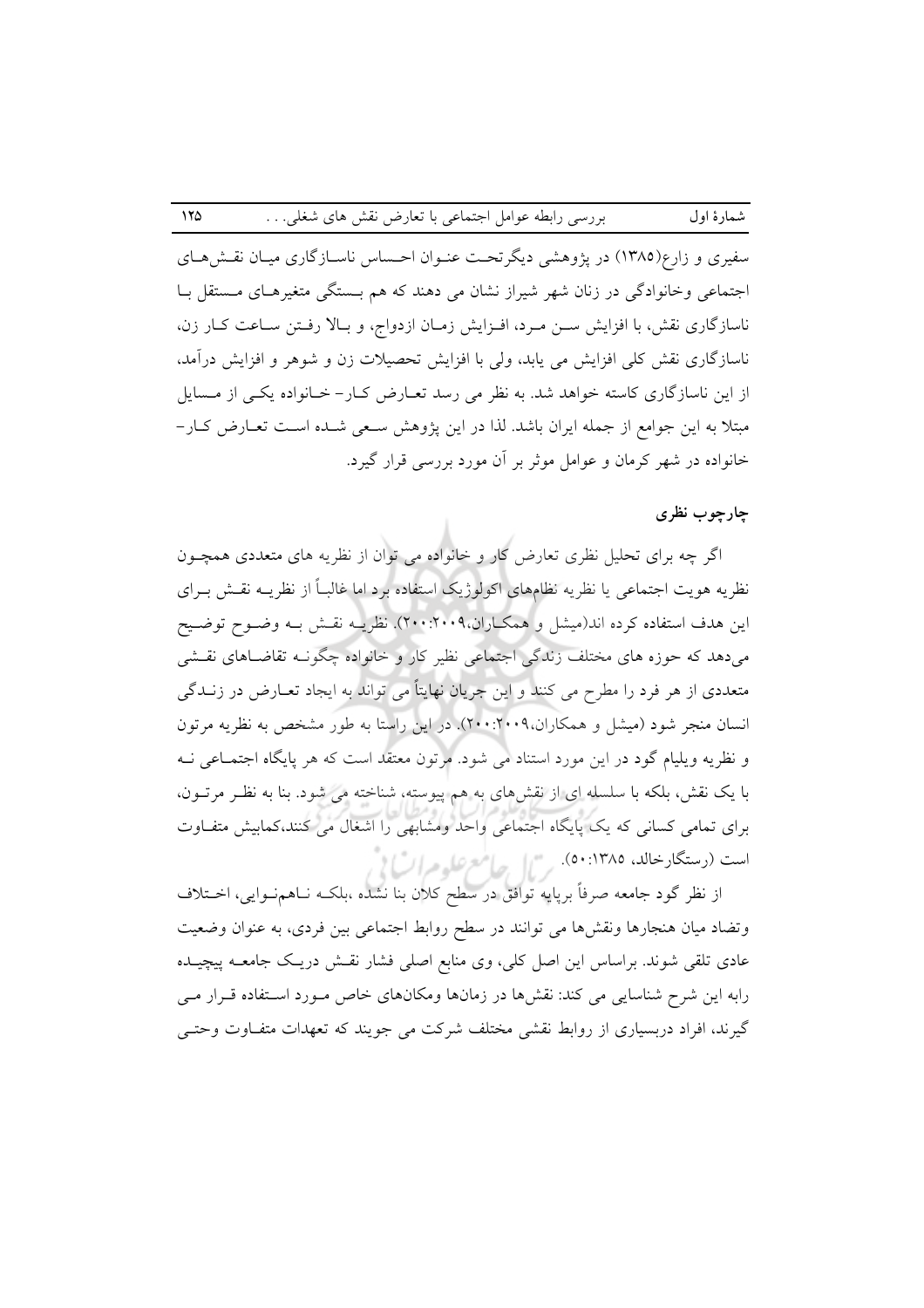متناقضی به آنها اعمال می کنند که ممکن است تـضاد ایجـاد کنـد، پـساری از روابـط نقـش در«مجموعه های نقشی» شکل می گیرند که فرد به واسـطه آن در تعـدادی از روابـط نقـش بـا افراد مختلف درگیر می شود ،بدین ترتیب احتمال می رود کـه فـرد بــا حــالات تعــارض آمیــز الزامات نقش مواجه گردد (رستگار خالد، ۱۳۸۵: ۵۲).

حمایت اجتماعی یکی از پیامدهای اصلی روابط اجتماعی است که در فرهنگ های سراسر جهان مورد توجه است(دیویدسون و همکاران ' ۳٦٣:۲۰۰۸) حمایت اجتماعی عبارت اسـت از تامین منابع مادی و روانی از سوی شبکه اجتماعی به گونه ای که توانایی فرد برای رویارویی با استرس ها را افزایش می دهد(کوهن'،۲۰۰٤:۲۷٦). اعضای یک شـبکه سـعی دارنـد بـا تبـادل منابع مختلف، حمايت ديگران را جلب نمايند.

هدف حمایت اجتماعی کمک به فرد گیرنده حمایت است. حمایت اجتماعی می توانـد در بر دارنده ایجاد حس همدلی، مراقبت، عشق و اعتماد(حمایت عاطفی)کمک عملی از نظر مالی، زمانی یا صرف انرژی (حمایت عملـی)و مـشورت و ارایـه اطلاعـات و پیـشنهادات(حمایـت مشورتی باشد). در واقع سه شکل رایج حمایت اجتماعی عبـارت اسـت از: حمایـت عــاطفی، حمايت عملي و حمايت اطلاعاتي(ديويدسـون و همكـاران , ٣٦٥:٢٠٠٨). حمايـت اجتمـاعي نقش مهمی در حفظ سلامتی انسان، کاهش آثار منفـی اسـترس۵هـای محیطـی و بهبـود کیفیـت زندگی دارد(زمان زاده و همکاران، ۱۳۸۲: ۵۰). حمایت اجتماعی نقش مهمی در کـاهش شـکل هـاي مختلـف تعــارض كــار و خــانواده دارد(اليــوت"،٢٠٠٣). حمايــت اجتمــاعي در محــل کار(خانواده) شامل انواع حمایت ابزاری و بیانی (عاطفی) می شود که فرد در محیط کـار خــود از سرپرست و همکارانش دریافت می کند( سیگر و واپس،۲۰۰۹:۲۸:۲۸).

حمایت اجتماعی سرپرست عامل مهمی در سازگاری فـرد بـا اسـترس هـای تـضاد کـار-خانواده است. زمانی که مدیر مستقیماً در مورد مشکلات خانوادگی کارمند بـا او صـحبت مــی کند و به او مشورت ارایه می کند، حمایت بیانی یا عاطفی رخ داده است اما اگر مدیر سعی در

<sup>1-</sup> Davidson, et al.

**Y**-Cohen **T-Elliott**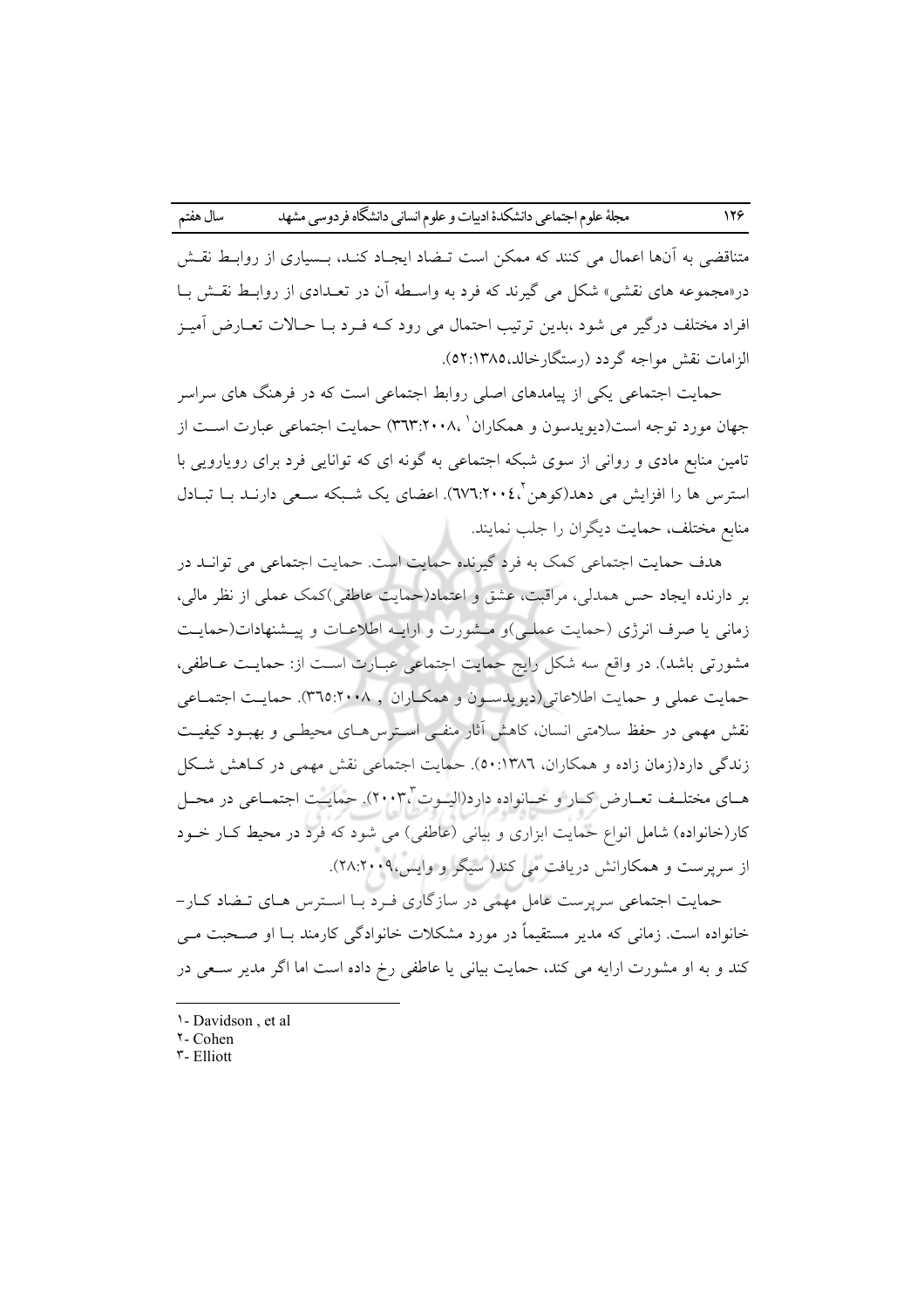ایجاد یا کاربرد سیاستهای حمایت سازمانی از کارمندان داشته باشد با حمایت ابزاری مواجهيم(ييلدريم و آيكان،٢٠٠٨).

در خانواده مردان معمولاً نسبت به زنان حمایت اجتماعی بیشتری از همسر خــود دریافــت می کنند (ریوی و ماسلاچ ۲۰۰۱،'). برخی محققین به این نتیجه رسیده اند که زنان در مقایــسه با مردان حمایت اجتماعی بیشتری از محل کار خود دریافت کرده اند. به خصوص از همکاران خود(دالن و همکاران،۲۰۰۵).

این تحقیق با هدف شناسایی عوامل موثر بر تعارض کار– خانواده در بـین زنـان شــاغل و متاهل شهر کرمان انجام شده است. بر اساس چارچوب نظری فرضیه های زیر تدوین شدند:

- اگر تقسیم کار سنتی بـین زوجـین وجـود داشـته باشـد، میـزان تعـارض نقـشهـای خانوادگی و شغلی افزایش می یابد.
- اگر انتظارات نقش خانوادگی از زن زیاد باشد میزان تعارض نقشهای خـانوادگی و شغلی افزایش می یابد.
- اگر حمایت اجتماعی در محل کار زیاد باشد، میزان تعارض نقشهای خـانوادگی و شغلی کاهش می یابد.
- اگر انتظارات نقش شغلی از زن زیاد باشـد، میـزان تعـارض نقـش۵ـای خـانوادگی و شغلي افزايش مي يابد.
- اگر حمایت خانوادگی از زن زیاد باشد، میزان تعارض نقشهای خـانوادگی و شــغلی کاهش می یابد.
- به نظر می رسد با بالا رفتن میزان تحصیلات زن، میزان تعارض نقشهـای خـانوادگی و شغلی افزایش می یابد.
- به نظر می رسد با بالا رفتن سن زن، میزان تعـارض نقـش۵حـای خـانوادگی و شــغلی افزايش مى يابد.

<sup>1 -</sup> Reevy and Maslach, Y. . . .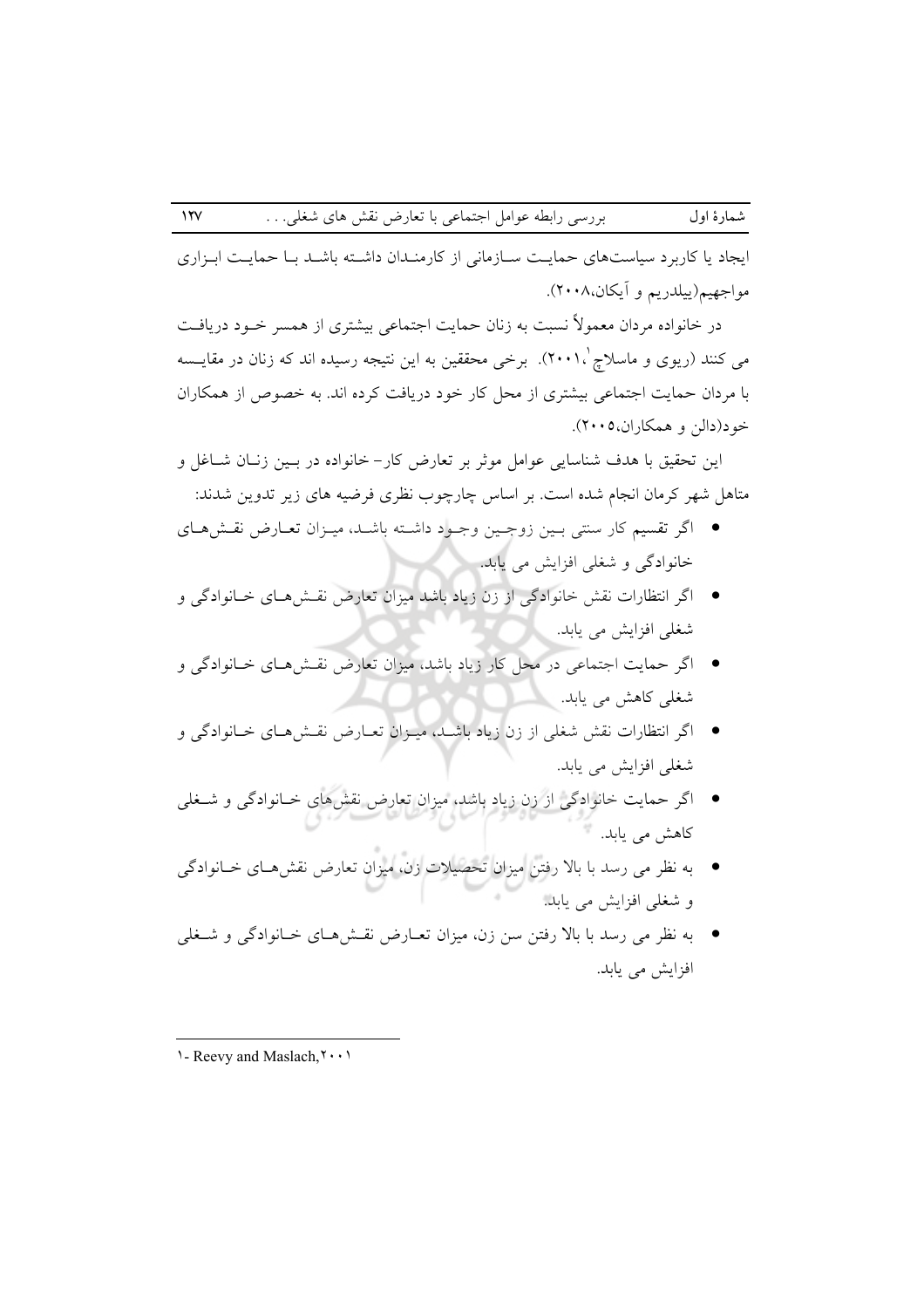- به نظر می رسد با افزایش تعداد فرزندان، میزان تعارض نقشهای خانوادگی و شـغلی افزایش می یابد.
- به نظر می رسد با افزایش سابقه کار، میزان تعـارض نقـش۵ـای خـانوادگی و شـغلی كاهش مى يابد.

## روش تحقيق

در این تحقیق از روش پیمایش استفاده شده است. وهمچنین از پرسشنامه به عنوان ابـزار گردآوری اطلاعات استفاده شده است. به منظور بررسی میزان تعارض کار و خـانواده در زنــان شاغل شهر کرمان پرسش نامه ای واجـد سـوالات مربـوط بـه متغیرهـای دموگرافیـک پرسـش شوندگان و سوالاتی در خصوص انتظارات نقش کاری، انتظـارات نقــش خــانوادگی، درگیــری والدینی، درگیری های خانوادگی، تعارض خیانواده و کیار، حمایت خیانواده، حمایت میدیر، حمایت همکاران و نحوه تقسیم کار در خانواده طراحی گردید. پس از آزمون مقدماتی اعتبـار و روایی پرسش نامه مورد سنجش و ارزیابی قرار گرفت.

در پرسش نامه بعد از طرح سوالات دمو گرافیک ۱۱ گویه مربوط به نحـوه تقــسیم کــار در خانواده وجود داشت. گویـه هـادر قالـب طبـف ليكـرت و بـا مقبـاس كـاملاً هميــشه/اغلـب اوقات/گاهی اوقات/هرگز سنجیده شدند. به گزینه همیشه توسط زن نمره ٥ و به گزینــه هرگــز توسط زن نمره ۱ تعلق گرفت. (این الگو برای سنجش تمـام متغیّرهـایی کـه در زیــر بــه اَنهــا می پردازیم به کار رفته است. لذا نمره پاسخ گویان مـی توانـست در محـدوده ۱۱ الـی ٥٥ قـرار بگیرد. هرچه نمره پاسخگو بیشتر باشد یعنی تقسیم کار، جنسیتی و سنتی تر است. ٦گویــه بــه سنجش انتظارات نقش خانوادگی (حـداقل نمـره ٦ وحـداکثر نمـره ٣٠)، ٩ گويــه مربــوط بــه درگیری خانوادگی(حداقل نمره ۹ وحداکثر نمره ٤٥)، ۱۲ گویه مربـوط بـه حمایـت خـانواده (حداقل نمره ١٢ وحداكثر نمره ٦٠) ، ٦ گويه مربوط بـه حمايـت همكـاران (حـداقل نمـره ٦ وحداكثر نمره ٨،(٣٠) گويه مربوط به حمايت مدير(حداقل نمره ٨ وحداكثر نمره ٤٠)، ٢گويــه مربوط به درگیری والدینی(حداقل نمره ۲ وحداکثر نمره ۱۰) ،۳ گویه مربوط به انتظارات نقش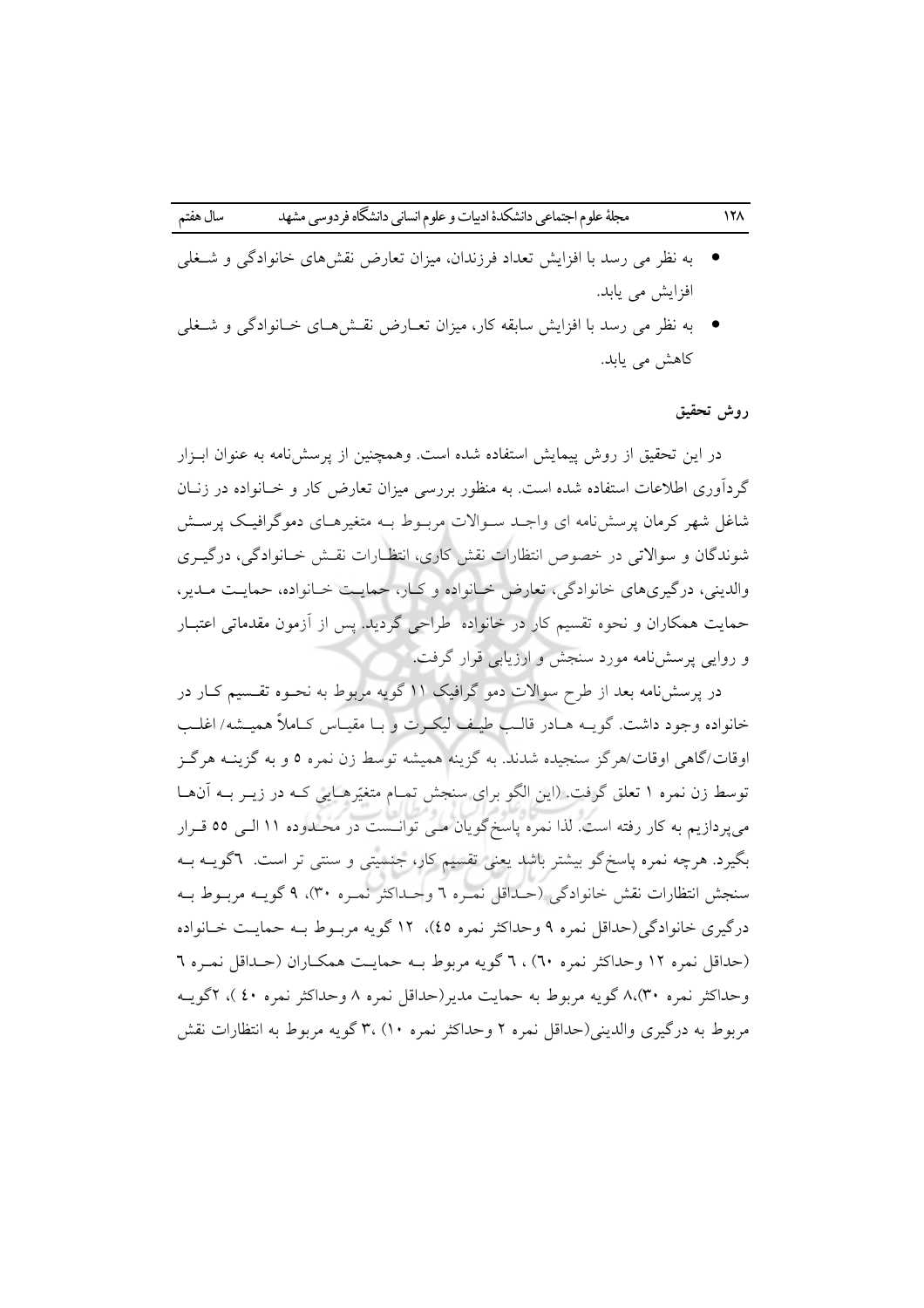شغلي (حداقل نمره ۳ وحداكثر نمره ۱۵) و۳ گويه مربـوط بــه تــداخل زمــاني كــار و زنــدگي خانوادگی می باشند(حداقل نمره ۳ وحداکثر نمره ۱۵). لازم به ذکر است که ایــن گویــه هــا بــا مقياس كاملاً موافقم/ موافقم/ بي نظرم/ مخالفم/ كاملاً مخالفم سنجيده شده اند. به گزينه كــاملاً موافقم نمره ٥ و به گزینه کاملاً مخالفم نمره ١ تعلق گرفته است.

متغیّر حمایت اجتماعی در محل کار از مجموع دو متغیّر حمایت همکاران و حمایت مدیر تشكيل شده است.

سنجش تعارض کار و خانواده با مجموع سوالات در گیری خانوادگی و درگیری واللدینی و تداخل زمانی کار و زندگی خانوادگی(مجموعاً ١٤سوال) انجام گرفت . برخی از گویه هــای مربوط به سنجش تعارض کار و خانواده عبارتند از:«من تا حد زیادی درگیـر زنـدگی اعـضای خانواده ام هستم»، «چون در خانــه وقـت زيـادي صـرف تنظـيم امـور زنــدگي مـي كنم،وقـت استراحت ندارم»، «هنگامی که برای کار فرزندانم را ترک می کنم احساس نـاراحتی مـی کـنم»، «به علت شغلم نمی توانم در بیماری فرزندم در کنـارش باشـم». «زنـدگی شخـصی ام مـانع از اختصاص وقت کافی برای شغلم می شود»، «اَرزو می کنم وقت بیشتری داشتم تا بـا اَسـودگی به کار خانه ام برسم». جدول ۱، نمره حداقل و حـداکثر ممکـن، میـانگین و واریـانس نمـرات مربوط به متغیّرهای مستقل و وابسته را نشان می دهد.

| انحراف معيار            | ميانگين                    | نمره حداكثر    | نمره حداقل | تعدادياسخ گويان         | متغيّر                   |
|-------------------------|----------------------------|----------------|------------|-------------------------|--------------------------|
| $\mathsf{r} \mathsf{w}$ | <b>INA</b>                 | ٣٠             |            | 2                       | انتظارات نقش خانوادگی    |
| N29                     | $\Upsilon \wedge \Upsilon$ | ٦.             | ١٦         | ray                     | حمايت خانواده            |
| Y/9Y                    | 11/4                       | ١٥             | ٧          | ۳۹۹                     | انتظارات نقش شغلي        |
| 0/11                    | ۲٤/٣٥                      | $\mathfrak{L}$ | $\lambda$  | $\mathfrak{t}$          | حمايت سرپرست             |
| $\wedge \wedge$         | $Y\Sigma/0$                | ٦٣             | ١٥         | ۳۹٦                     | حمایت اجتماعی در محل کار |
| $\mathsf{r} \mathsf{w}$ | 12/1                       | ٣٠             | ٦          | $\mathsf{r}\mathsf{av}$ | حمايت همكاران            |
| $\mathcal{N}^{\star}$   | 09/12                      | v٠             | ۲۱         | $\mathfrak{t}$          | تعارض كار–خانواده        |

جدول ۱– توصیف متغیّرهای مستقل و وابسته یژوهش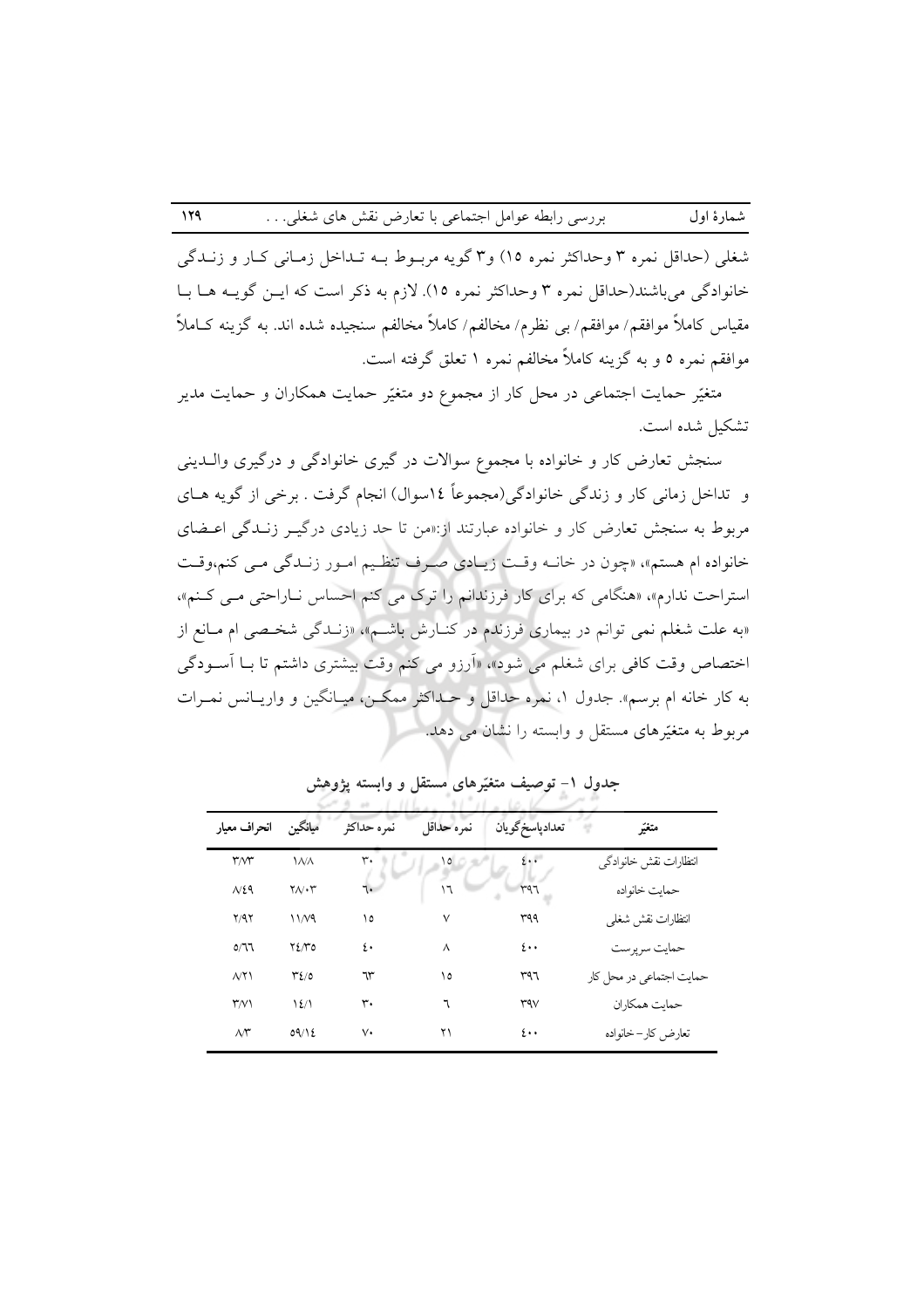برای سنجش روایی از شـیوه روایـی صـوری اسـتفاده شـد و بـرای تعیـین میـزان پایـایی پرسشنامه از روش همبستگی درونی استفاده شدو ضریب آلفـای کرونبـاخ بـرای گویــه هــای مختلفی که متغیّرهای اصلی تحقیق را می سنجند به شرح زیر به دست آمد:

| ضريب ألفاى كرونباخ | تعداد سوال | متغيّر                   |
|--------------------|------------|--------------------------|
| $\cdot/\lambda$    | ۱۱         | نحوه تقسيم كارخانوادگي   |
| $\cdot$ / $\vee$ ٦ | ٦          | انتظارات نقش خانوادگى    |
| $\cdot/\lambda$ ٦  | ۱۲         | حمايت خانوادگي           |
| $\cdot/\vee\circ$  |            | حمايت همكاران            |
| $\cdot$ /79        | ٨          | حمايت مدير               |
| $\cdot$ /VA        | ١٤         | حمایت اجتماعی در محل کار |
| $\cdot$ / $\vee$ 9 | ٣          | انتظارات نقش شغلى        |
| $\cdot$ /VA        | ١٤         | تعارض كارو خانواده       |

جدول ۲– ضریب آلفای کرونباخ متغیّرهای اصلی پژوهش

جامعه آماری در این پژوهش کلیه زنان شاغل متاهل دارای فرزنـد در ادارات دولتــی شــهر کرمان هستندکه تعداد ٤٠٠ نفر به صورت نمونه گیری سهمیه ای از بین ادارات مختلف به جـز دانشگاه و آموزش و پرورش انتخاب شدند.

> ثروب كاهلوم اساني ومطالعات فربخي .<br>يافته هاي يژوهش

یافته ها نشان داد که ۱/٤٦٪ پاسخگویان در رده شـخلی کارشـناس و بـالاتر قــرار داشــتند. ٤٧/٨٪ ایشان تحصیلات کارشناسی و بالاتر داشته اندو بیشترین پاسخ گویان در رده سنی ۳۰ تـا ٤٠ سال جاي گرفتند. نزديک به ٦٠ ٪ افراد ابراز داشتند که بيش از ١٠ سال از ازدواجشان مــي گذرد. ٧٢/٢٪ زنان مورد مطالعه ١ يا ٢ فرزند داشته اند. و ٥١ ٪ آنها داراي كودكاني زيـر سـن مدرسه بودند. ٢٥/٨٪ ایشان زیر ٥ سال سابقه کار داشتند. ٧٥ ٪ پاسخ گویـان درآمـد زیـر ٤٠٠ هزار تومان در ماه داشتند.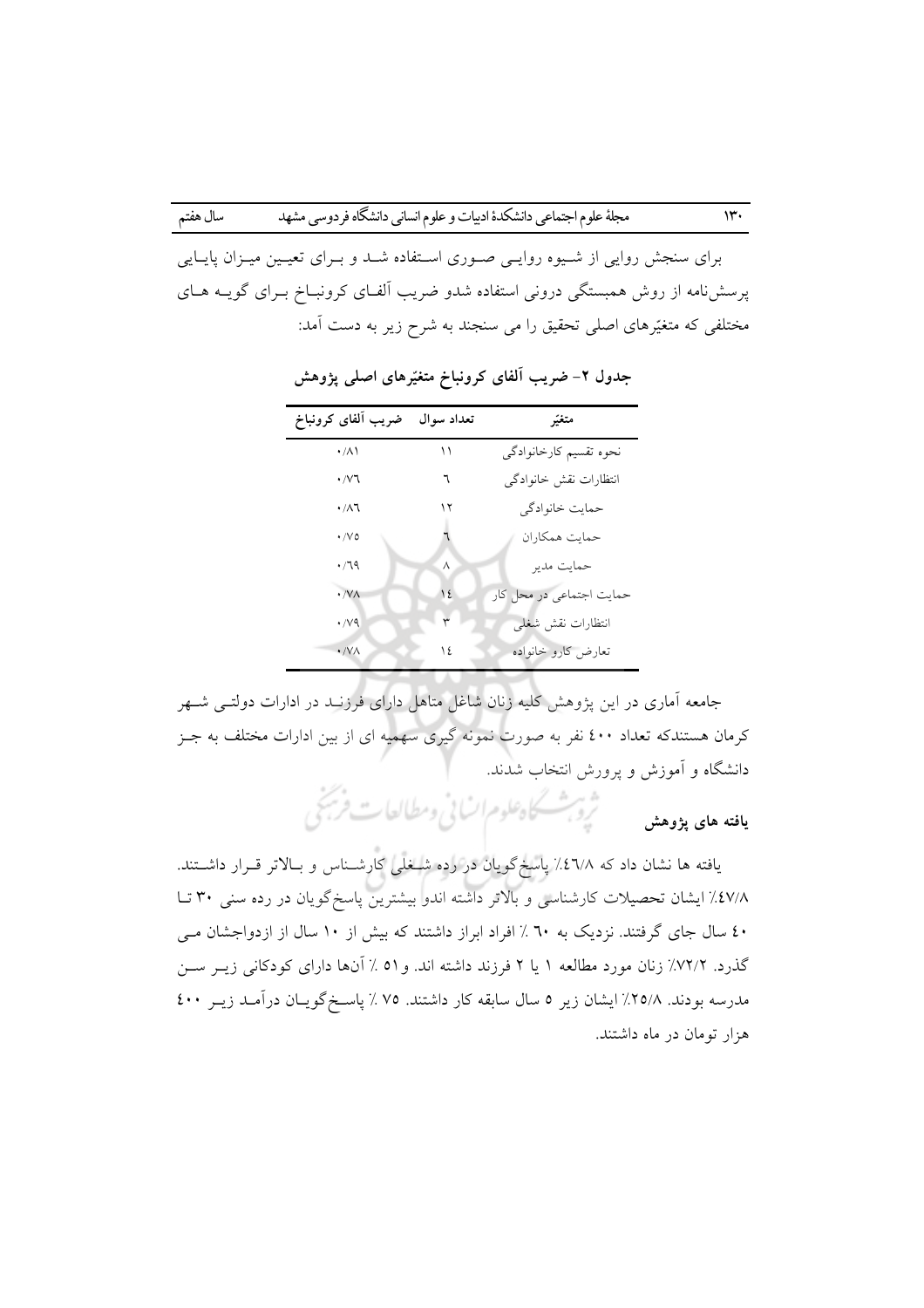## بررسی رابطه عوامل اجتماعی با تعارض نقش های شغلی. . .

شمارهٔ اول

| درصد فراواني تجمعي |                                | فراواني درصد | نوع تعارض  |
|--------------------|--------------------------------|--------------|------------|
| ۲۲/٦               | $\uparrow \uparrow / \uparrow$ | ٩.           | بدون تعارض |
| ٦١/١               | $\Upsilon\Lambda/\Sigma$       | ۱٥۳          | خفيف       |
| $\Delta V/9$       | ۲٦/۹                           | ۱۰۷          | متو سط     |
| ۱۰۰                | $\frac{17}{1}$                 | ٤٨           | شديد       |
|                    |                                | ۳۹۸          | جمع        |

جدول ۳– توزیع فراوانی میزان تعارض کار – خانواده در بین پاسخگویان

جدول ۳ نشان می دهد تنها ۲۲/٦ ٪ زنان پاسخگو هیچگونه تعارضی احساس نمیکنند و ۳۸/٤ ٪ زنان ، دارای تعارض خفیف، ۲٦/۹ ٪ دچار تعارض متوسط و ۱۲/۱ ٪ دارای تعارض شـدید بین کار و خانواده می باشند. پاسخگویان بر حسب چارک بندی مجموع نمرات کسب شــده از گویه های مربوط به تعارض به چهار گروه تقسیم شدند. کسانی که در بـالاترین چـارک نمـره قرار گرفتند، دارای تعارض شدید بوده اند.

| معنی داری                         |                                   | همبستگي اسپيرمن همبستگي پيرسون          | متغيّر                   |
|-----------------------------------|-----------------------------------|-----------------------------------------|--------------------------|
| $\cdot/\cdot\!\!\uparrow\uparrow$ |                                   | $\sqrt{\phantom{a}}/\sqrt{\phantom{a}}$ | تحصيلات زن شاغل          |
| $\cdot/\cdot\cdot$ q              |                                   |                                         | سن زنان شاغل             |
| $\cdot/\cdot\cdot$                | $-111$                            |                                         | تعداد فرزندان            |
| $\cdot/\cdot\cdot$                | $-*/1\,\mathrm{AV}$               |                                         | سابقه کار                |
| $\cdot/\cdot\cdot\cdot$           | $\cdot$ /٤٧٧                      |                                         | تقسیم کار در خانه        |
| $\frac{1}{2}$                     | $\cdot / \xi \cdot V$             |                                         | انتظارات نقش خانوادگى    |
| ٤٦٣٠،                             | $\cdot/\cdot$ $\cdot$ $\cdot$     |                                         | انتظارات نقش شغلى        |
| $\cdot/\cdot\cdot\cdot$           | $-\cdot/\sqrt{\cdot}$             |                                         | حمایت اجتماعی در محل کار |
| $\cdot/\cdot\cdot\cdot$           | $-1/229$                          |                                         | حمايت خانوادگي           |
| ٤٦٣٤.                             | $\cdot$ / $\cdot$ $\cdot$ $\cdot$ |                                         | انتظارات نقش شغلى        |
|                                   |                                   |                                         |                          |

جدول ٤- ضرایب همبستگی برخی متغیّرهای زمینه ای و تعارض کار-خانواده

 $\mathcal{W}'$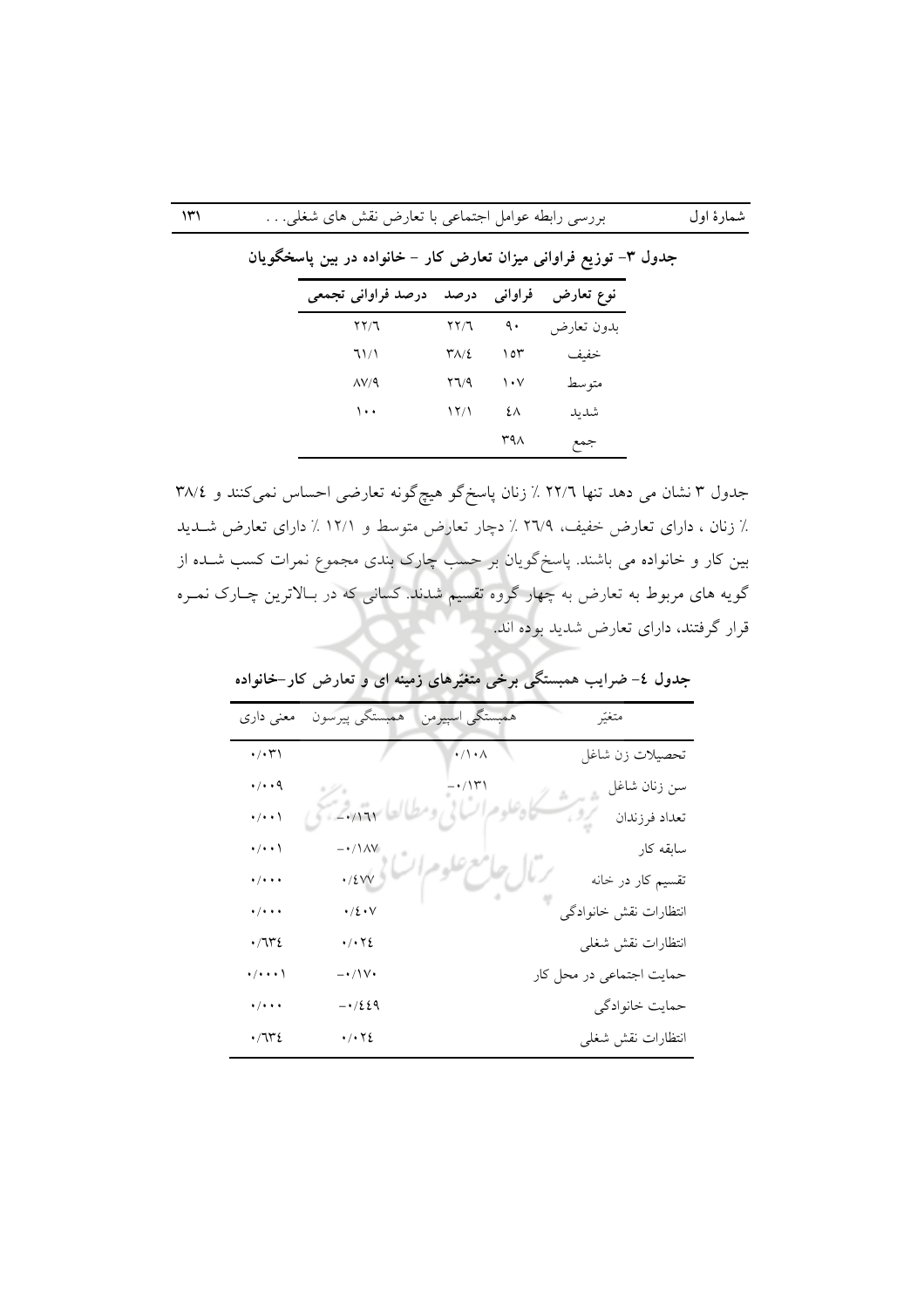همانگونه که جدول ٤ نشان می دهد با بالا رفتن تحصیلات زنان میزان تعبارض افیزایش می یابد (۰٫۰۳۱= معنی داری). این جدول نشان می دهد با افزایش سن زنـان شـاغل بـه طـور معنی داری میزان تعارض کاهش می پابد (۰۰۹–= معنی داری). ضمناً اطلاعات ایـن جــدول نشان می دهد که با افزایش تعداد فرزندان میـزان تعـارض کـاهش مـی یابـد (۰/۰۰۱ = معنـی داری). این جدول نشان می دهد همبستگی بین تعارض کار خانواده وسابقه کار وجـود دارد و با افزایش سابقه کارمیزان تعارض کاهش می یابد.

یافته ها نشان می دهد با افزایش میزان حمایت در محل کارمیزان تعارض بین یاسخگویـان کمتر می شود و با افزایش حمایت خانوادگی هم میزان تعارض کاهش می پابد. از سوی دیگـر در این یژوهش مشخص شد که هرچه تقسیم کار خانگی سنتی تـر باشــد یعنــی بیــشتر امــور خانهداری و فرزند داری به عهده زن باشد ، میزان تعارض کار– خانواده هم افزایش مــی یابــد. به علاوه با افزایش انتظارات نقش خانوادگی هم میزان تعارض افزایش می یابد.

جدول٥- مهم ترین متغیّرهای پیش بینی کننده تعارض کار و خانواده بر اساس نتايج تحليل رگرسيون چند متغيّره

| R<br>Beta<br>B<br>$R\tau$<br>متغيّر وارد شده<br>سطح معنی داری<br>اول<br>$\cdot$<br>نحوه تقسیم کار خانگی<br>.12V9<br>$\cdot \pi \epsilon$<br>$V/\circ \cdot \cdot$<br>1/270<br>$\cdot/\cdot\cdot\cdot$<br>دوم<br>حمايت خانوادگي<br>$\cdot \wedge \cdot \vee$<br>$-\cdot\pi$ <i>20</i><br>$-V/\lambda$ ٦<br>$-\cdot\pi\epsilon$ v<br>$\cdot$ /00V<br>$\cdot/\cdot\cdot\cdot$<br>$\cdot$ /0V1 $\cdot$ /119 $\cdot$ /111<br>$\cdot$<br>سوم انتظارات شغل <sub>ی</sub><br><b>Y/AIA</b><br>$\cdot/\cdot\cdot$ 0<br>چهارم سابقه کار<br>$-1.99$<br>$\cdot/\cdot$ 19<br>$\cdot$ $\pi$ y<br>$\cdot$ /0VA<br>$-Y$ /۳۵۲<br>$-1.7W$<br>$\cdot$ $\pi$<br>4.40<br>4/197<br>$\cdot/\cdot$ ۳۱<br>Y/171<br>$\cdot$ /0/10<br>حمایت در محل کار |  |  |  |  |
|---------------------------------------------------------------------------------------------------------------------------------------------------------------------------------------------------------------------------------------------------------------------------------------------------------------------------------------------------------------------------------------------------------------------------------------------------------------------------------------------------------------------------------------------------------------------------------------------------------------------------------------------------------------------------------------------------------------------------|--|--|--|--|
|                                                                                                                                                                                                                                                                                                                                                                                                                                                                                                                                                                                                                                                                                                                           |  |  |  |  |
|                                                                                                                                                                                                                                                                                                                                                                                                                                                                                                                                                                                                                                                                                                                           |  |  |  |  |
|                                                                                                                                                                                                                                                                                                                                                                                                                                                                                                                                                                                                                                                                                                                           |  |  |  |  |
|                                                                                                                                                                                                                                                                                                                                                                                                                                                                                                                                                                                                                                                                                                                           |  |  |  |  |
|                                                                                                                                                                                                                                                                                                                                                                                                                                                                                                                                                                                                                                                                                                                           |  |  |  |  |
|                                                                                                                                                                                                                                                                                                                                                                                                                                                                                                                                                                                                                                                                                                                           |  |  |  |  |

 $R = \cdot \text{max} R = \cdot \text{max} F = \text{max} R = \text{max} R = \text{max} R = \text{max} R = \text{max} R = \text{max} R = \text{max} R = \text{max} R = \text{max} R = \text{max} R = \text{max} R = \text{max} R = \text{max} R = \text{max} R = \text{max} R = \text{max} R = \text{max} R = \text{max} R = \text{max} R = \text{max} R = \text{max} R = \text{max} R = \text{max} R = \text{max} R = \text{max} R = \text{max} R = \text{max} R = \text{max} R = \text{max$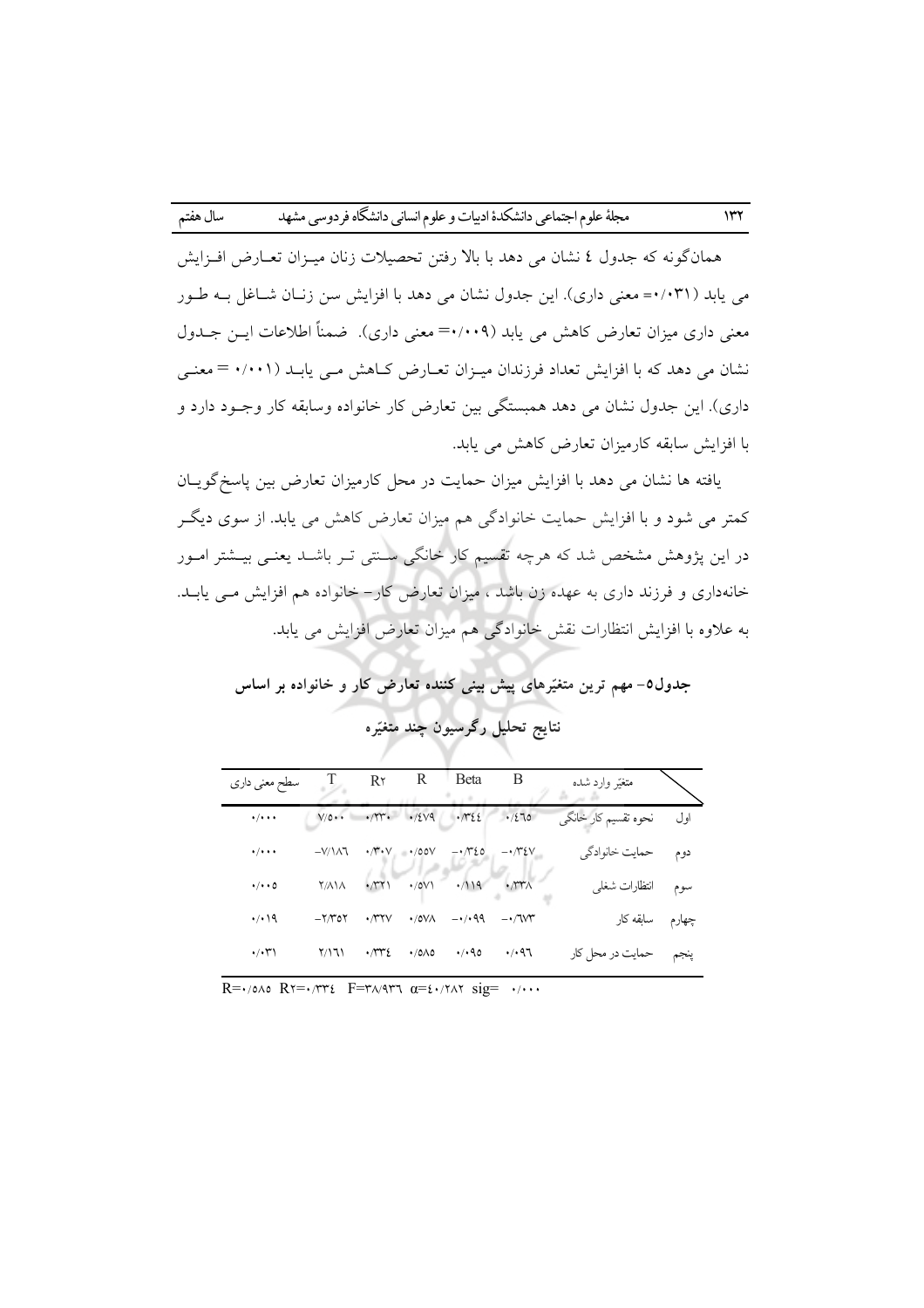برای بررسی تاثیر متغیّدِهای مستقل بر تعارض کار و خانواده به طور همزمـان از آزمـون رگرسیون چند متغیّره استفاده شده است. روش مورد استفاده روش گام به گام معبی باشــد کــه طی آن همه متغیّرهای مستقل یژوهش یک به یک وارد معادله می گردند. متغیّرهـای، حمایـت خانوادگي، انتظارات نقش شغلي، انتظارات نقش خانوادگي، حمايت اجتمـاعي و شـيوه تقـسيم کار خانگی در محل کار وارد معادله شدند. نتایج تحلیل رگرسیونی کـه در جـدول ٥ مـنعکس شده است نشان می دهد که ۰/۳۳٤ از تغییرات تعارض کار و خانواده توسط متغیّرهـای نحـوه تقسیم کار خانگی، حمایت خانوادگی، انتظارات نقش شغلی، سابقه کار وحمایت در محل کـار تبیین می شود. ضریب بتا برای حمایت خانوادگی منفی است. یعنی با افزایش نمره فرد در این متغیّر نمره تعارضش کاهش مییابد. همچنان که در مورد متغیّر سابقه کار نیز این مساله صـادق است یعنی با افزایش سابقه کار از نمره تعارض فرد کاسته می شود. با گذر شـیوه تقـسیم کـار خانگی به سوی حالت سنتی وجنسیت یافته میزان تعارض افزایش می یابد. تحلیــل رگرســیون نشان می دهد که حمایت در محل کار تعارض را افزایش میدهد.

## نتبجه گېرې

شمارهٔ اول

این پژوهش با هدف شناخت تعارض کار- خانواده و رابطه آن با برخی عوامل موجـود در محيط كار و خانواده بين زنان شاغل متاهل انجام شد. از بين عوامل اجتماعي موجود در محـل کار دو فاکتور انتظارات نقش شغلبی و حمایت اجتماعی از سوی همکاران و مدیر مـورد توجـه و بررسی قرار گرفتند. از سوی دیگر از بین عوامل خانوادگی سه حوزه مهم نحوه تقـسیم کـار در خانه، انتظارات نقش خانوادگی و میزان حمایت اعضای خانواده از فرد شاغل مورد بررسبی و تحلیل قرار گرفتند.

همانگونه که نتایج این پژوهش نشان داد نزدیک به ۷۷ ٪ زنـان مـورد بررســی بــا تجربــه تعارض کـار– خـانواده مواجــه بــوده انــد. کــه ايــن يافتــه مويــد تحقيقــات پيــشين مــي باشــد

 $\mathsf{Irr}$ 

<sup>1-</sup> stepwise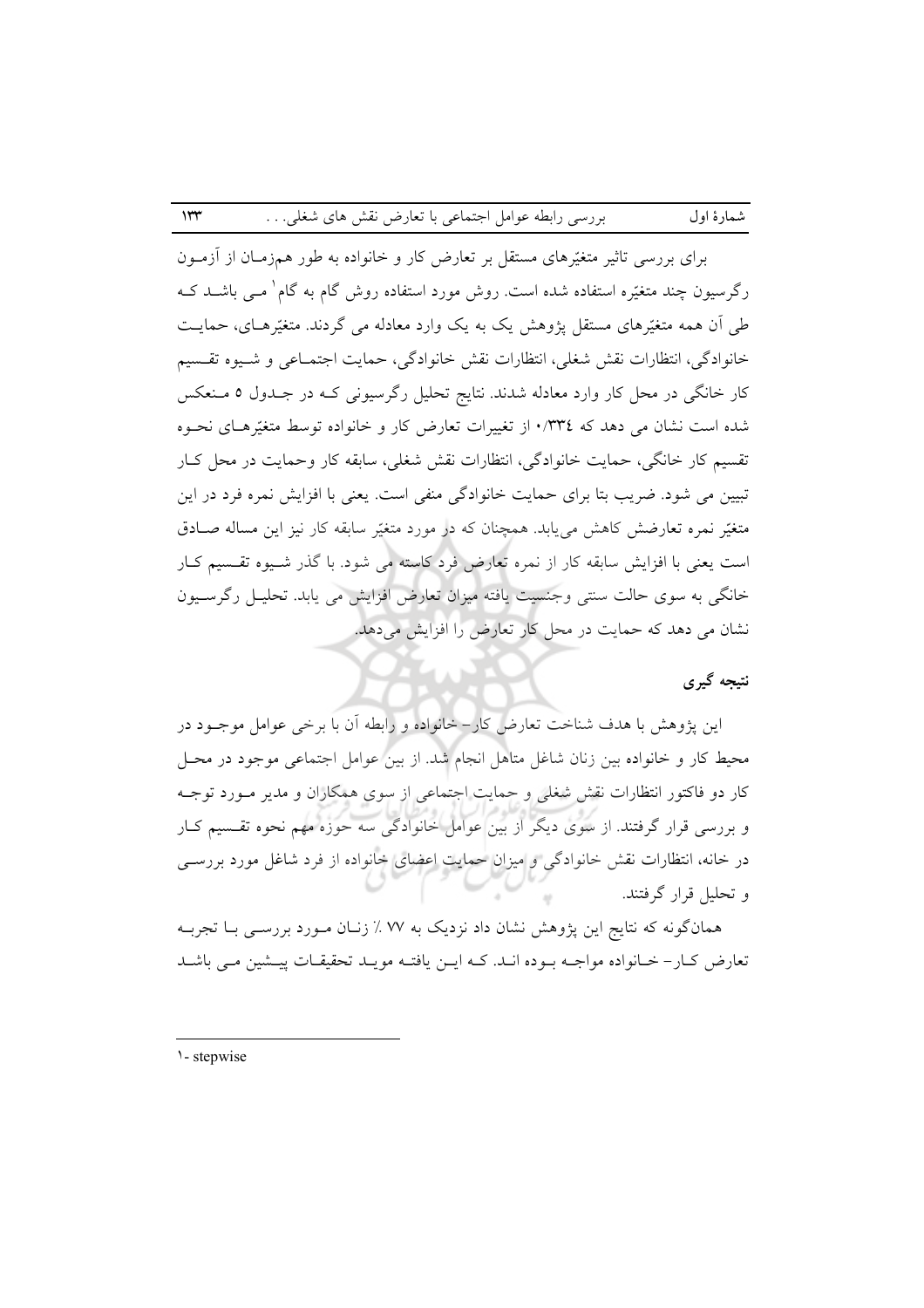(رستگار خالد،۱۳۸۳؛ مقصودی و بستان،۱۳۸۲؛ کاراتب وکیلیک ۲۰۰۷؛ کینیونن و همکباران ۲ ،۲۰۰۳؛ شوکلی و آلن ۲۰۰۷٪. میانگین نمره تعارض در این پژوهش ۵۹/۱٤۸ با انحراف معیـار ۸/۳۰ بود. رستگار خالد در یژوهشی بر روی زنـان و مـردان شـاغل تهـران بـه میـانگین نمـره تعارض/٥٥/٨٧ و انحـراف معيـار ٧/٠٩ دسـت يافتــه اسـت(رسـتگارخالد، ٤٤:١٣٨٣). بنــابراين میانگین نمره تعارض کار و خانواده در این دو پژوهش نسبتاً به هم نزدیک مــی باشــند. متغیّــر نحوه تقسیم کار در خانه به این واقعیت اشاره دارد که تا چه حد وظـایف در منـزل بـر اسـاس نقشهای جنسیتی و پیش شرطهای مربوط به آن در خانواده تقسیم شده است. نتایج نـشان داد که تقسیم کار در اکثر خانواده ها هنوز حالت جنسیتی و سنتی دارد. جدول ۲ نشان می دهد که این متغیّر با میزان تعارض کار – خانواده رابطه نسبتاً قــوی و مــستقیمی دارد. یعنــی بــا شــدت گرفتن این نوع تقسیم کار، میزان تعارض در بین پاسخگویان افزایش می یابد. با جنسیتی شــدن تقسیم کار در خانه اضافه بار نقش خانوادگی یک زن شاغل بیشتر مـی شــود و بنــابراین میــزان بیشتری از تعارض را تجربه می کند. این مسئله یکی از دلایل اصلی این واقعیت است که زنـان متاهل تعارضی بیش از زنان غیر متاهل احساس مــی کننــد(کاراتــب وکیلیـک،۲۰۰۷). در واقــع همانگونه که گود ابراز میدارد در اینچنین وضعیتی زنان در روابط نقشی مختلف شرکت مـی جويند كه تعهدات متفاوت وحتى متناقضي به آنها اعمال مي كنند كه ممكن است تضاد ايجـاد کند و احتمال می رود که نتواند همه تعهدی را که نسبت به هر یک از فعالیت هـا بایـد داشـته باشد به درستی برآورده سازد. نتایج این پژوهش نشان داد که هر وقت زنان با انتظـارات نقــش خانوادگی بیشتری مواجه شده اند،تعارض بیشتری را هم تجربه کرده انــد. منظـور از انتظـارات نقش خانگی در این تحقیق برداشت فرد از انتظارات و توقعات دیگران از وی به عنوان همــسر و مادر بوده است. از نظر روش بلا و اسپنله کسی کـه در پایگـاهی شـاغل اسـت خـود را بـا توقعات نقشهای مختلف روبه رو می بینـد و بـرای او دشـوار اسـت کـه بـه طـور هـمزمـان جواب گوی الزامات هر یک از آنها باشد. این گفته روش بلا و اسپنله به وضوح در این بخــش

<sup>1-</sup> Karatepe and Kilic

Y - Kinnunen, et, al

**T-Shockley and Allen**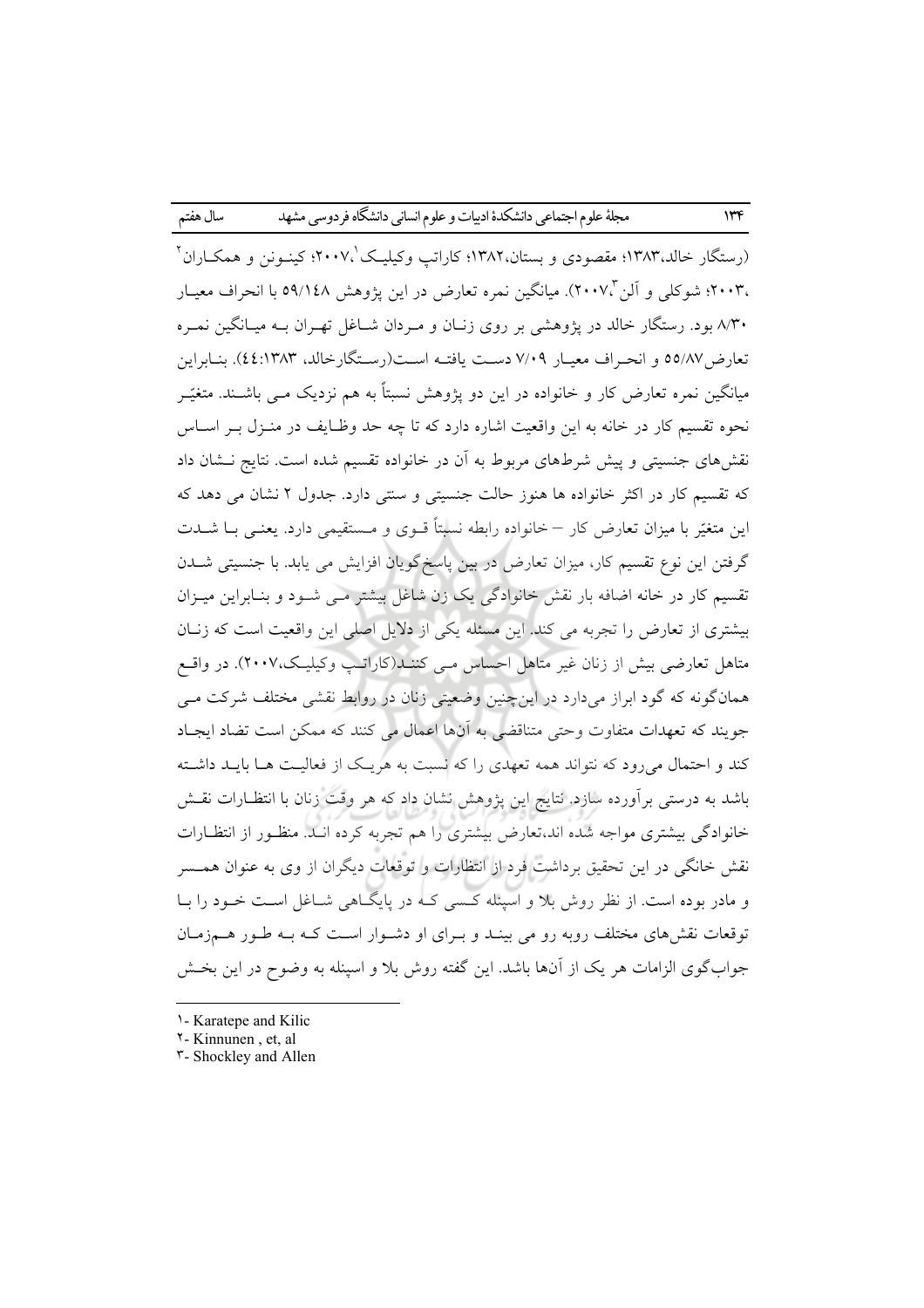از پژوهش حاضر مورد تایید قرار می گیرد. از سوی دیگر یافته های حاضر نشان می دهــد کــه هرگاه حمایت ابزاری و عاطفی همسر و فرزندان از زن شاغل در محیط خانواده افـزایش پابـد ،میزان تعارض به نحو روشن و آشکاری کاهش می یابد. این یافته بـا نتـایج تحقیقـات پیــشین همسو و هماهنگ است (سیگر و وایس،۲۰۰۹؛ الیوت،۲۰۰۳؛ ریوی و ماسلاچ، ۲۰۰۱ ). عــلاوه بر این یافته ها نشان داد که با افزایش حمایت اجتماعی در محل کار یعنـی حمایـت ابـزاری و عاطفی که زنان از همکاران و سرپرست خود دریافت می کنند میـزان تعـارض کـار- خـانواده کاهش می یابد. البته با توجه به ضریب همبستگی حمایت اجتماعی در محـل کـار(۰/۱۷۰) و مقایسه آن با ضریب همبستگی حمایت خانوادگی(۰/٤٩٩-) با متغیّر وابسته می تـوان دریافـت که نقش حمایت خانوادگی در این رابطه مهم تر است. همانگونه که دالن و همکاران معتقدنــد مردان بیشتر نقش شغلی و تقاضاهای ناشی از آن را به خانواده می کشانند و زنـان غالبـاً نقـش خانوادگی و ویژگی های آن را به حوزه کاری و نیازهای نقش کـاری مـرتبط مـی کننـد (دالـن وهمکاران ۲۰۰٦، بنابراین اگر در خانواده ها حمایت کافی از زنان شاغل به عمل آید، احتمال کاهش تعارض کمتر می شـود و در واقـع زنـان کمتـر مـسايل و مـشکلات و درگيـرى هـاى خانوادگی را به محل کار خود می کشانند.

بر اساس يافته هاي تحقيق مشخص شد كه بــا افــزايش تحـصيلات زنــان ميــزان تعــارض افزایش می یابد. یکی از دلایل این واقعیت این است که زن تحصیل کردهٔ شـاغلی کـه خـود را برای زندگی اجتماعی فعال آماده کرده است به لحاظ ذهنی آمادگی پذیرش هـمزمـان وظـایف وقت گير منزل و كار بيرون را ندارد. البته با توجه به ضعيف بودن ضـريب همبـستگي تحليـل عمیق تر با تحلیل مدل رگرسیونی امکان پذیر است. براک از بر

با افزایش سن زن و گذر بیشتر از سالهای اولیه ازدواج میزان تعارض کاهش می یابــد. بــا نگاهی به شرایط زندگی خانوادگی در ایران مشاهده می شود که ایـن امـر طبیعـی اسـت زیـرا هرچه سن زنان بالاتر می رود و بالطبع سالهای بیشتری از زندگی خـانوادگی شـان مـیگـذرد، مسئولیتهای خانوادگی عادی تر می شوند وزن می آموزد که چگونه بین مسئولیتهای شغلی و خانوادگی تعادل ایجاد کند. تعداد فرزندان با میزان تعارض رابطه معکوس دارد کــه در واقــع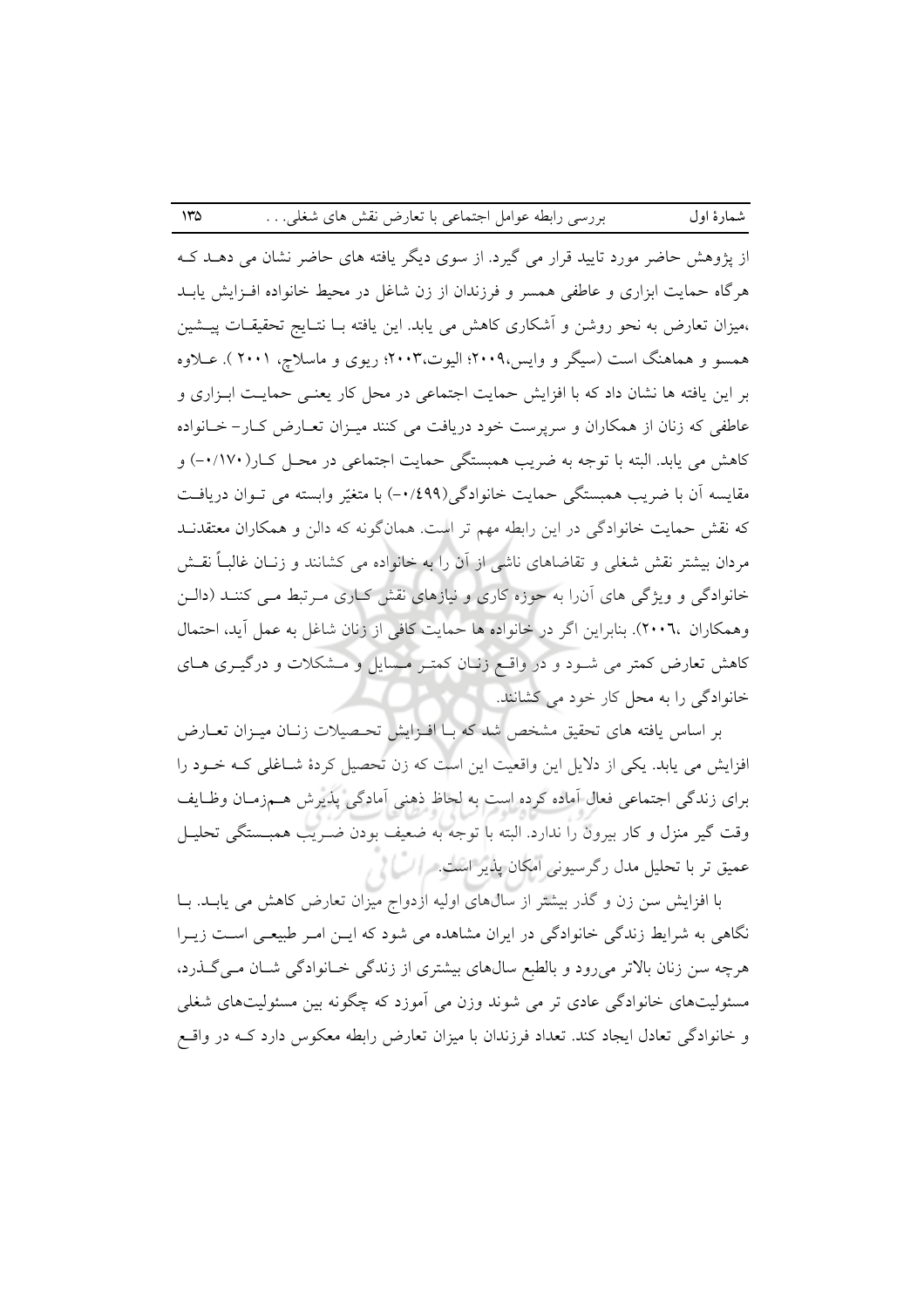تاييد كننده يافته بالاست زيرا تعـداد بيــشتر فرزنــدان بــا گذشــت ســال@عـاي بيــشتر از زنــدگي خانوادگی همراه است. از سوی دیگر وجود فرزندان بیشتر در خانواده به مادر کمک مـبی کنـد که در برخی امور خانه داری از فرزندان استفاده نماید و در نتیجه از فشار کـار خـانگی بـر زن كاسته شود.

برای اطمینان بیشتر از تحلیل ها آزمون رگرسیون چند متغیّره انجام شد. نتایج نشان داد ک نحوه تقسیم کار خانگی،حمایت خانوادگی ،انتظارات نقش شغلی، سابقه کار وحمایت در محل کارروی هم۴۲۳: تغییرات مربوط به تعارض کار و خانواده را تبیین می کند. در واقع مهمترین متغیّرهای اثر گذار در این تحقیق پنج متغیّر مورد بحث می باشند. با توجه بــه بتـای بــه دســت ۔<br>آمدہ برای حمایت خانوادگی که منفی است می توان گفت با کاهش میزان حمایـت خـانوادگی از فرد میزان تعارض تجربه شده افزایش می یابد. در حالی که بتای شیوه تقسیم کار خـانوادگی مثبت است و این بدان معنی است که هرچه تقسیم کار در خانه سـنتی تـر باشـد یعنـی بیـشتر وظايف درون خانواده وظيفه زن تلقى شـود و او بــه انجامــشان مبــادرت ورزد ،ميــزان تجربــه تعارض بیشتر می شود. رستگارخالد در پژوهش مشابهی با انجـام تحلیـل رگرسـیونی بـه ایـن نتیجه رسید که ابتداحمایت خانوادگی وسیس انتظارات نقش خـانوادگی مـوثرترین عوامـل در تحلیل تعارض کار و خانواده می باشند(رستگارخالد ۱۳۸۳: ٤٦ و ٤٧). همانگونــه کــه در بــالا اشاره شد در تحقیق حاضر حمایت خانوادگی نقش مهمی در تعیین میزان تعارض تجربه شـده دارد اما متغیّر انتظارات نقش خانوادگی به دلیل ورود متغیّر نحوه تقسیم کارخــانگی تــاثیری بــر میزان تعارض ندارد. لازم به ذکر است که رستگار خالد از این متغیّر در یژوهش خــود اســتفاده نکرده است. در پژوهش رستگارخالد انتظارات نقش شغلی هیچ تاثیری بر تعارض نداشت امـا در پژوهش حاضر این متغیّر با ورود به معادله رگرسیون تـاثیر قابـل ملاحظـه ای بـر تعــارض تجربه شده گذاشته است که احتمالاً این تغییر به علت تاثیرات غیر مستقیم متغیّر نحــوه تقــسیم کارخانگی می باشد. تحلیل رگرسیون نشان مـی دهـد کـه حمایـت در محـل کـار تعــارض را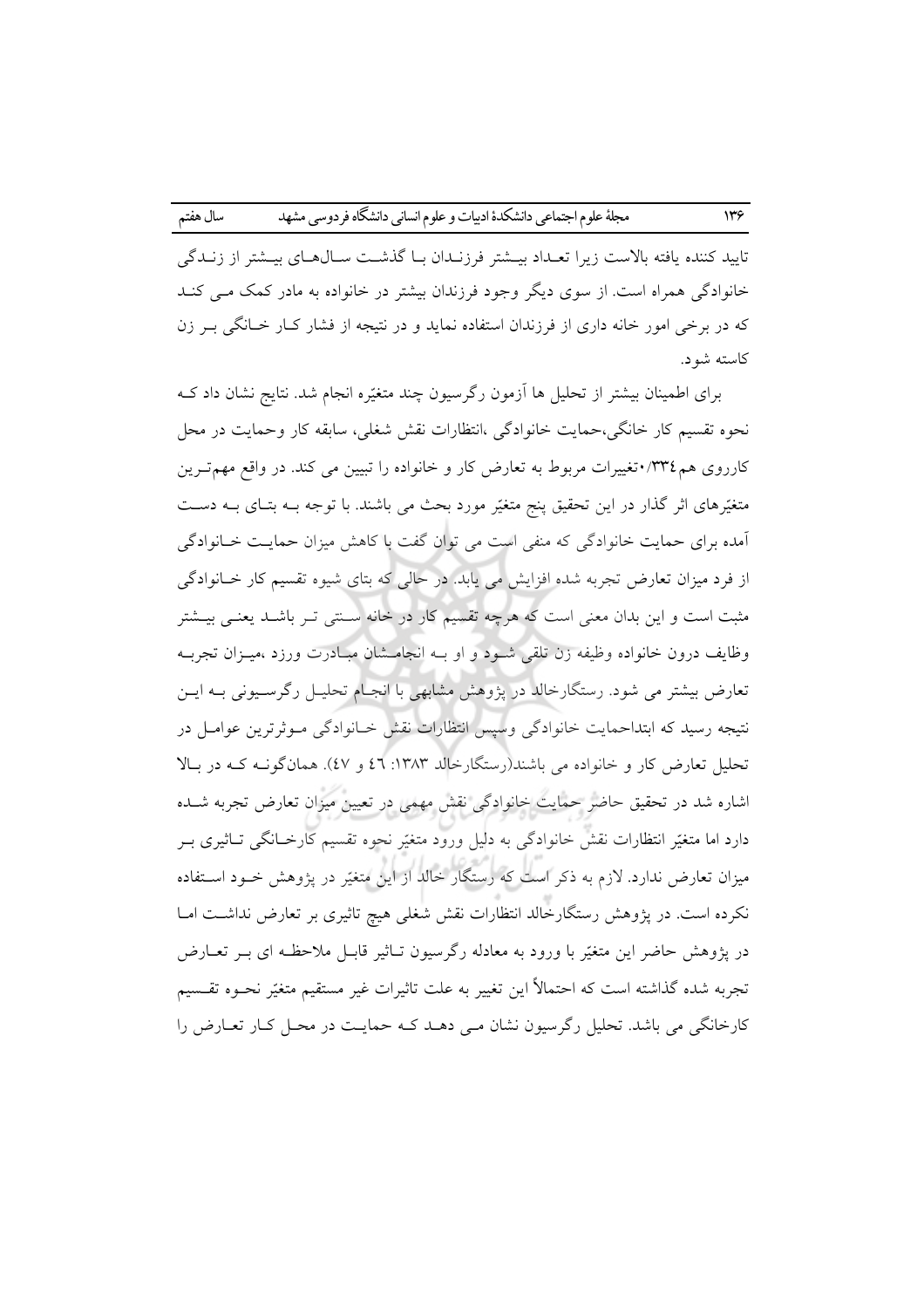افزایش میدهد. احتمالاً این مساله ناشی از این واقعیت است که همزمان با حمایتهای جزیـی که در محل کار از زن به عمل می آید انتظارات نقش شـغلی و چـشمداشتهـا از فـرد شـاغل افزایش می یابد و از این طریق به افزایش میزان تعارض کمک می کند.

شمارهٔ اول

با توجه به یافته های این پژوهش به نظر می رسد مناسب تـرین و مـوثرترین روش بـرای کاهش تعارض کار و خانواده اصلاح شیوه تقسیم کار در خانواده است. اجتناب خـانواده هــا از الگوی سنتی تقسیم کار بین اعضای خانواده مناسبترین روش بـرای کـاهش تعـارض اسـت. پیشنهاد می شود با اقدامات فرهنگی مستمر و طولانی مدت ،توجـه خـانواده هـا بـه نیـاز زنـان شاغل به حمایت عمیق و مستمرخانواده جلب شود. توجه به ارتقای سطح همدلی بین اعـضای خانواده می تواند از طریق جلب حمایت همگان به کاهش تعارض کمک کند.

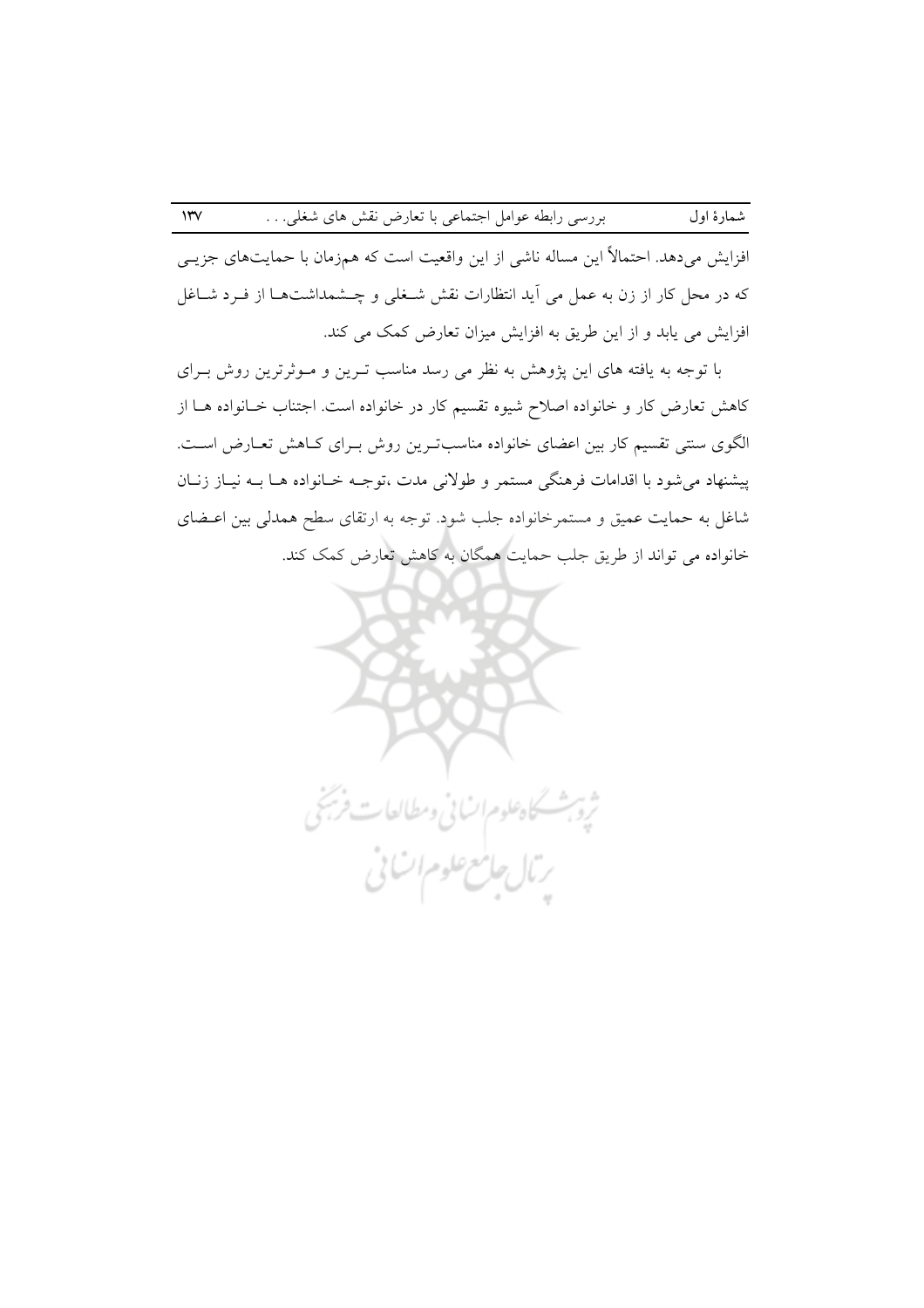سال هفتم

#### فهرست منابع

- رستگار خالد، امیر(۱۳۸۳): رابطه کار/ خانواده :تفاوت های جنسیتی در جهت حمایت هـای شـغلی و خانوادگی، پژوهش ز*نان*،۲ (۲): صص ٥٥-٧٥. <sub>د</sub>ستگار خالد، امیر (۱۳۸۳): *بورسی تعارض نقش شغلی- خانوادگی و عوامل اجتماعی موثر بر آن***، دانشور** رفتار، ١١(٤)، صص ٣٥-٤٨. <sub>۱</sub> ستگار خالد، امبر (١٣٨٤): گسترش نقش زنان درجهت حمایت های شغلی – خانوادگی، *مجلـه جامعـه* شناسیہ ایران، ٦(٤)، صص ١٢٦-١٦٥. رستگار خالد، امیر (۱۳۸۵): *خانواده، کار، جنسیت*، تهران، انتــشارات روابــط عمــومی شــورای فرهنگــی احتماعه زنان روش بلاو، آن ماری و اسپنله (۱۳۷۲): *مفهوم نقـش در روان شناسـی اجتمــاعی، مطالعــات تــاریخی – انتقادی، ترجمه سروقد مقدم، تهران، انتشارات آستان قدس رضوی.* زمان زاده، وحید و حیدرزاده، مهدی و عشوندی، خدایار و لک دیزجے ، سـیما (١٣٨٦): «ارتبـاط بـين کیفیت زندگی و حمایت اجتماعی در بیماران همودیالیزی»، *مجلـه پزشـکی دانــشگاه علــوم پزشـکی* تيريز، دوره ٢٩، شماره ١، صص ٥٤-٤٩. سفیری،خدیجه و زارعه ، زهرا (۱۳۸۵): احساس ناسازگاری میان نقش های اجتماعی و خیانوادگی در زنان، *مطالعات زنان*، ١٤ (٢)، صص ٤٧-٧٠. مقصودی، سوده و بستان، زهرا (۱۳۸۳): مشکلات ناشی از هم زمانی نقش هـای خـانگی و اجتمـاعی زنان شاغل در شهر کرمان، *مطالعات زنان*، ۱۲(٥)، صص1۲۹–۱۵۰.
- Allen, T. D. Herst, D. E. L. Bruck, C. S. and Sutton, M.  $(1 \cdots)$ : Consequences associated with work-to-family conXiet: A review and agenda for future research. Journal of occupational health psychology, ٥:٣٠٨-٢٧٨.
- Barnett, R. C, Hyde, J. S,  $(1 \cdot \cdot \cdot)$ : Women, men, work, and family: an expansionist theory. American psychology  $\circ \iota$ :  $\vee \wedge \iota$ - $\vee \iota \iota$ .
- Boyar, L. S and Mosley, D. C,  $(\gamma \cdot \gamma)$ : The relationship between core self evaluation and work and family satisfaction: the mediating role of work-family conflict and facilitation, Journal of vocational behavior, VETO-TAL.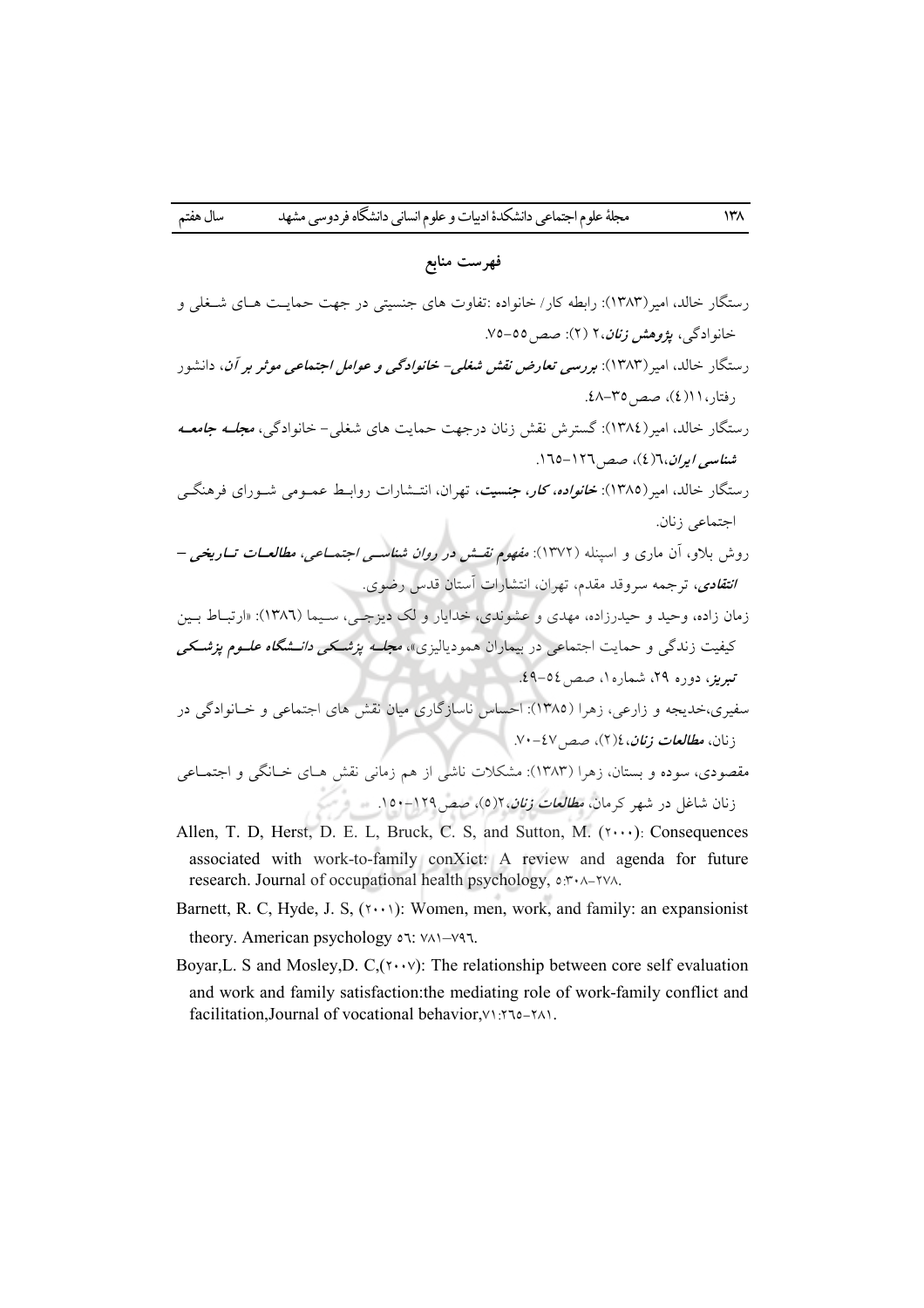- Byron,  $K$ ,  $(\cdot \cdot \cdot)$ : Ameta analytic review of work-family conflict and its antecedents. Journal of vocational behavior, 1V:119-19A.
- Cohen, S.  $(\gamma \cdot \epsilon)$ : "Social relationship and health". American psychologist,  $\circ \gamma$ ,  $\nu\gamma$ - $112$
- Daalen, G. V, Willemsen, T. M and Sanders,  $K(\tau \cdot \cdot \tau)$ : Reducing work-family conflict through different sources of social support. Journal of vocational behavior, 19: £17- $EVI$
- Davidson, L. M. Demaray, M. L. Malecki, ch. k. Ellonen, N and korkiamaki, R.  $(Y \cdot \cdot \wedge)$ : "United stated and Finnish adolescent's perceptions of social support: a

cross-cultural analysis". School psychology international, vol. 19(r): ٣٦٣-٣٧٥.

- Greenhaus, J. H., Parasuraman, S., and Collins, K. M. (1.1): Career involvement and family involvement as moderators of relationships between work-family conflict and withdrawal from a profession. Journal of occupational health psychology,  $\uparrow$ :  $\uparrow$   $\uparrow$   $\uparrow$ ...
- Karatepe , O. M and Kilic, h  $(\cdots \vee)$ : Relationships of supervisor support and conflicts in the work–family interface with the selected job outcomes of frontline employees. Tourism management YA: YYA-YOY.
- Kinnunena, U, Vermulstb, A. D, Gerrisb, J and kikangasa, A. M, (x, er): Work-family conflict and its relations to well-being: the role of personality as a moderating factor. Personality and Individual Differences ro: 1779-1747.
- Michel , J.S, Michelson, J.K, Pichler, S and Cullen, k.  $l, (\gamma \cdot \cdot \gamma)$ : Clarifying relationships among work and family social support, stressors, and work-family conflict. Journal of vocational behavior, In press.
- Michel, J. S., Michelson, J. K., Kotrba, L. M., Lebreton, J. M and Baltes, B. B. (۲۰۰۹): A comparative test of work- family conflict models and critical examination of work-family linkages. Journal of vocational behavior  $v_{\xi}$ : 199-114.
- Michel, J. S and Clark, M. A,  $(\cdot \cdot \cdot \cdot)$ : Has it been affect all along? Atest of work to family and family to work models of conflict, enrichment and satisfaction. Personality and individual differences,  $(v_1 \setminus v_1 - \setminus v_2)$ .
- Reevy, G. M, and Maslach, C. (1.1): Use of social support: Gender and personality diVerences. Sex Roles,  $\mathfrak{t}_{\ell}$ : $\mathfrak{r}_{\nu-\ell}$